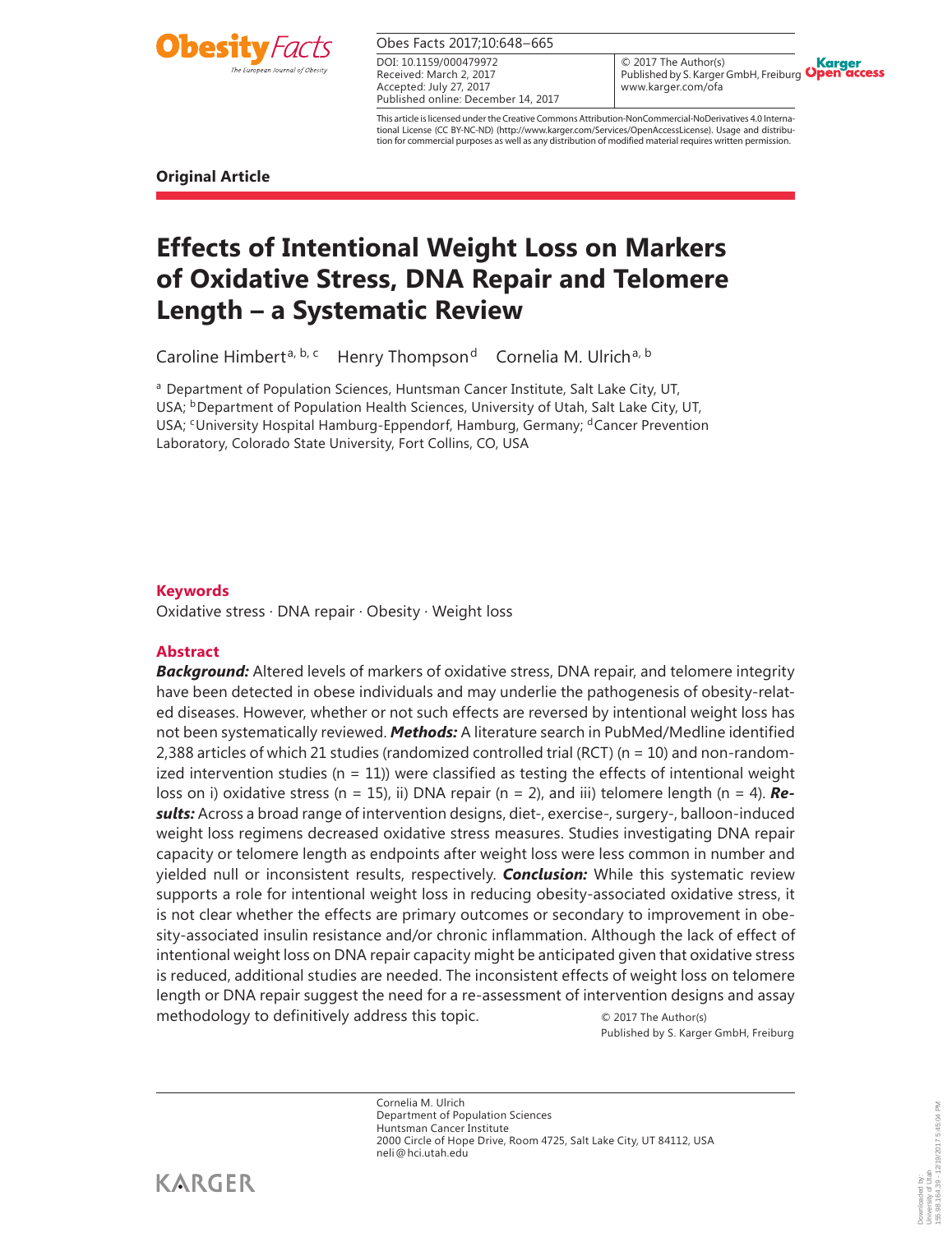



DOI: 10.1159/000479972 www.karger.com/ofa © 2017 The Author(s). Published by S. Karger GmbH, Freiburg

Himbert et al.: Effects of Intentional Weight Loss on Markers of Oxidative Stress, DNA Repair and Telomere Length – a Systematic Review

#### **Introduction**

 Obesity is a major public health problem in the Western world, and the obesity pandemic is expected to persist over the next several decades [1] . 20% of the general population in the US are obese (BMI  $\geq$  30 kg/m<sup>2</sup>) [2]. Dyslipidemia, insulin resistance, and chronic inflammation are associated with obesity, and increased risk has been reported for type 2 diabetes, cardiovascular disease, and stroke. In addition, obesity results in an increased risk for multiple cancer types including cancers of the colon and rectum, endometrium, liver as well as esophagus [3, 4] . Obesity is characterized by chronic, low-grade inflammation in adipose tissue; this can directly enhance oxidative stress [5] . Further, obesity has been associated with decreased DNA repair processes that are essential cell responses to DNA damage [6, 7], and shorter telomere length [8, 9] .

 Dietary caloric restriction (while maintaining adequate nutrition) is the only behavioral intervention able to extend lifespan in model organisms – ranging from yeast to mammals – while concurrently protecting against the decline of biological function and reducing the risk of several age-related diseases [10] . The biological mechanisms underlying the beneficial effects of caloric restriction on health outcomes have been intensively investigated and include alterations in energy metabolism, insulin sensitivity, oxidative stress/DNA repair, inflammation, and neuroendocrine processes [10].

 Exercise is an important intervention to support and accelerate the process of weight loss in addition to an effective diet plan. Being physical active stimulates metabolism in a human's organism, including oxidative, inflammatory and neuroendocrinological systems [11] . Intensive physical exercise may adversely influence the balance between oxidative and antioxidative factors and, thus, cause increased levels of oxidative stress [11] . Nevertheless, several exercise-only interventions have reported a reduction of biomarkers of oxidative stress [12–15] . Thus, the evidence is not entirely consistent and suggests that there may be differences attributable to varying types of exercise interventions (e.g., duration, intensity, aerobic, anaerobic). Little is known about the differences of oxidative stress-related processes between obese and non-obese individuals.

 Bariatric surgery is the most effective treatment for morbid obesity [16] . The treatment reverses obesity-associated diseases such as type 2 diabetes, hypertension, dyslipidemias, and polycystic ovary syndrome [17] . Bariatric surgery has been shown to affect biological mechanisms like inflammation and oxidative stress in adipose tissue [18–20] .

 Bioenteric intragastric balloon (BOP) is an alternative to the pharmacological treatment of obesity. While the endoscopic procedure is associated with less risks compared to surgery, the treatment is only temporary and the balloon needs to be removed after 6 months [21] . There are not many studies investigating the effect of BOP on biological mechanisms.

 Little attention has been given to whether or not weight loss induced by either of these interventions leads to changes in markers of oxidative stress, repair of DNA damage, and telomere integrity.

#### **Material and Methods**

 We conducted a systematic literature search covering literature from January 1946 to April 2017. We reviewed the existing literature of the effects of intentional weight loss interventions on markers of oxidative stress, DNA repair, and telomere length. One researcher (CH) searched the database PubMed/Medline, using keywords: (obesity OR weight loss OR weight control OR caloric restriction) AND (oxidative stress OR DNA repair OR telomere).

 At identification stage, papers were selected by reading the abstract according to the following inclusion criteria: articles written in English, prospective human weight loss intervention studies, men and non-

Downloaded by: University of Utah

155.98.164.39 - 12/19/2017 5:45:04 PM

Downloaded by:<br>University of Utah<br>155.98.164.39 - 12/19/2017 5:45:04 PM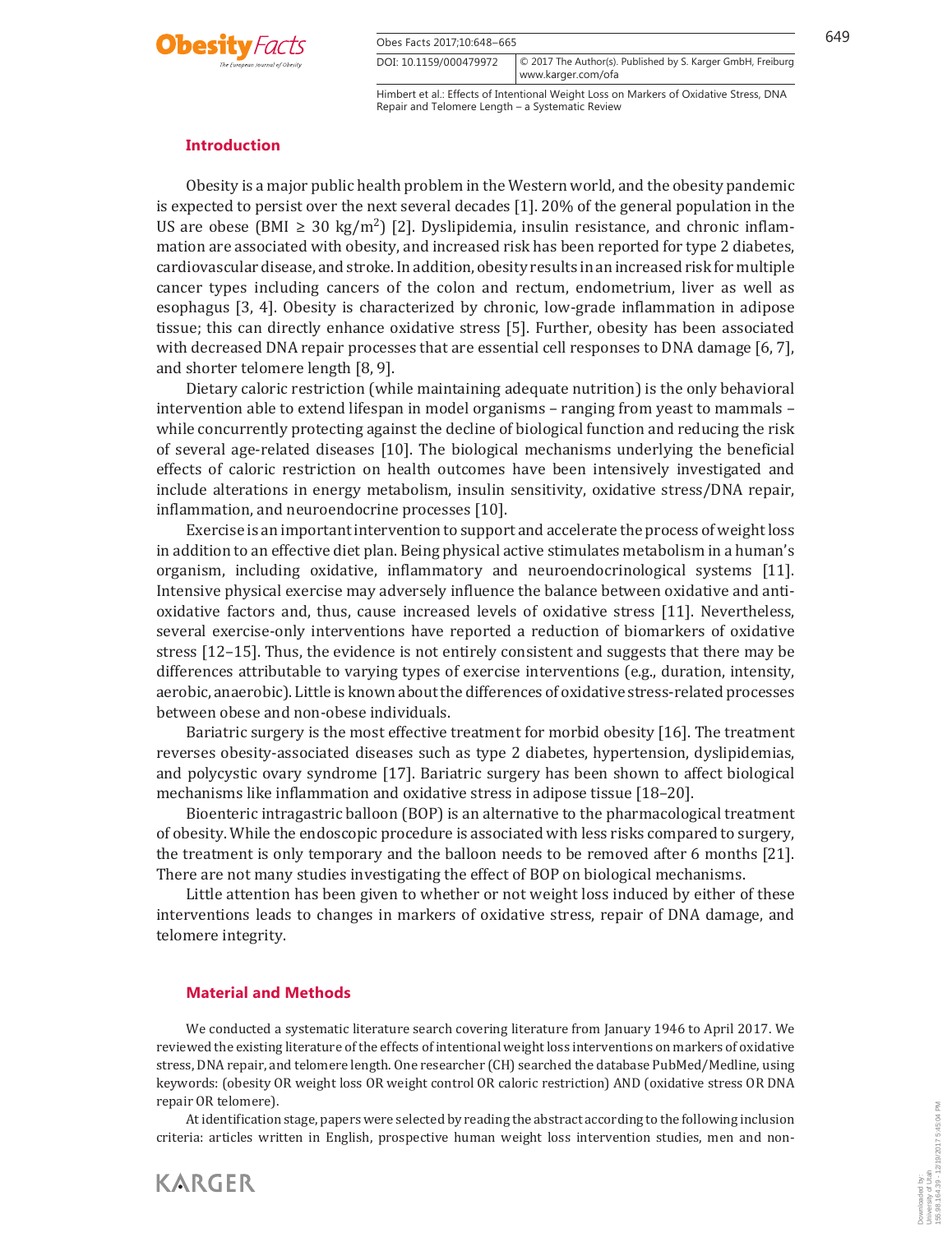

| Obes Facts 2017;10:648-665 |                                                                                    | 650 |
|----------------------------|------------------------------------------------------------------------------------|-----|
| DOI: 10.1159/000479972     | © 2017 The Author(s). Published by S. Karger GmbH, Freiburg<br>www.karger.com/ofal |     |



**Fig. 1.** Preferred Reporting ltems for Systematic Reviews and Meta-Analyses Protocols (PRISMA) flow diagram [17].

pregnant women (>18 years). At the screening stage, papers were selected using the following criteria: studies focused on the effect of diet- and/or exercise-, and surgery-induced weight loss on markers of oxidative stress, DNA repair, or telomere length.

 21 out of 2,388 papers were included in this review and classified into three groups testing the effects of intentional weight loss on i) oxidative stress  $(n = 15)$ , ii) DNA repair  $(n = 2)$ , and iii) telomere length  $(n = 15)$ 4). Data were extracted by two authors (CH and CMU) in an MS Excel spreadsheet based on details on study population, BMI, intervention, randomized controlled trial (RCT, yes or no), measurement, and results. Disagreements relating to data extraction were discussed between authors and resolved. The overall process is outlined in the Preferred Reporting Items for Systematic Reviews and Meta-Analyses Protocols (PRISMA) flow diagram (fig.  $1$ ) [22].

#### **Results and Discussion**

#### *Oxidative Stress*

**KARGER** 

 An imbalance between the generation of reactive oxygen species and antioxidant defenses in favor of reactive species is referred to as oxidative stress, and this phenomenon can be observed either intracellularly or systemically [23] . Reactive species are byproducts of the normal cellular metabolism of oxygen and can directly influence cell signaling and homeostasis [14] . Moreover, deregulated oxidative stress can induce toxic effects via damage of cellular structures, including proteins, lipids, and nucleic acids [24] . Damage of this type can impair cell function by affecting enzyme activities, e.g. via the inhibition of protein phosphatases and by increasing mutation rates via formation of adducts such as 8-hydroxy-2-deoxyguanosine [25] . Oxidative stress has been associated with aging and multiple age-related diseases, including cancer [26, 27] , neurodegeneration [28, 29] , cardiovascular disease [30, 31] , and diabetes [32] . Commonly assessed markers for oxidative stress are lipid oxidation products such as 8-isoprostane and malondialdehyde, and DNA oxidation products such as

# Downloaded by:<br>University of Utah<br>155.98.164.39 - 12/19/2017 5:45:04 PM 155.98.164.39 - 12/19/2017 5:45:04 PMUniversity of Utah Downloaded by: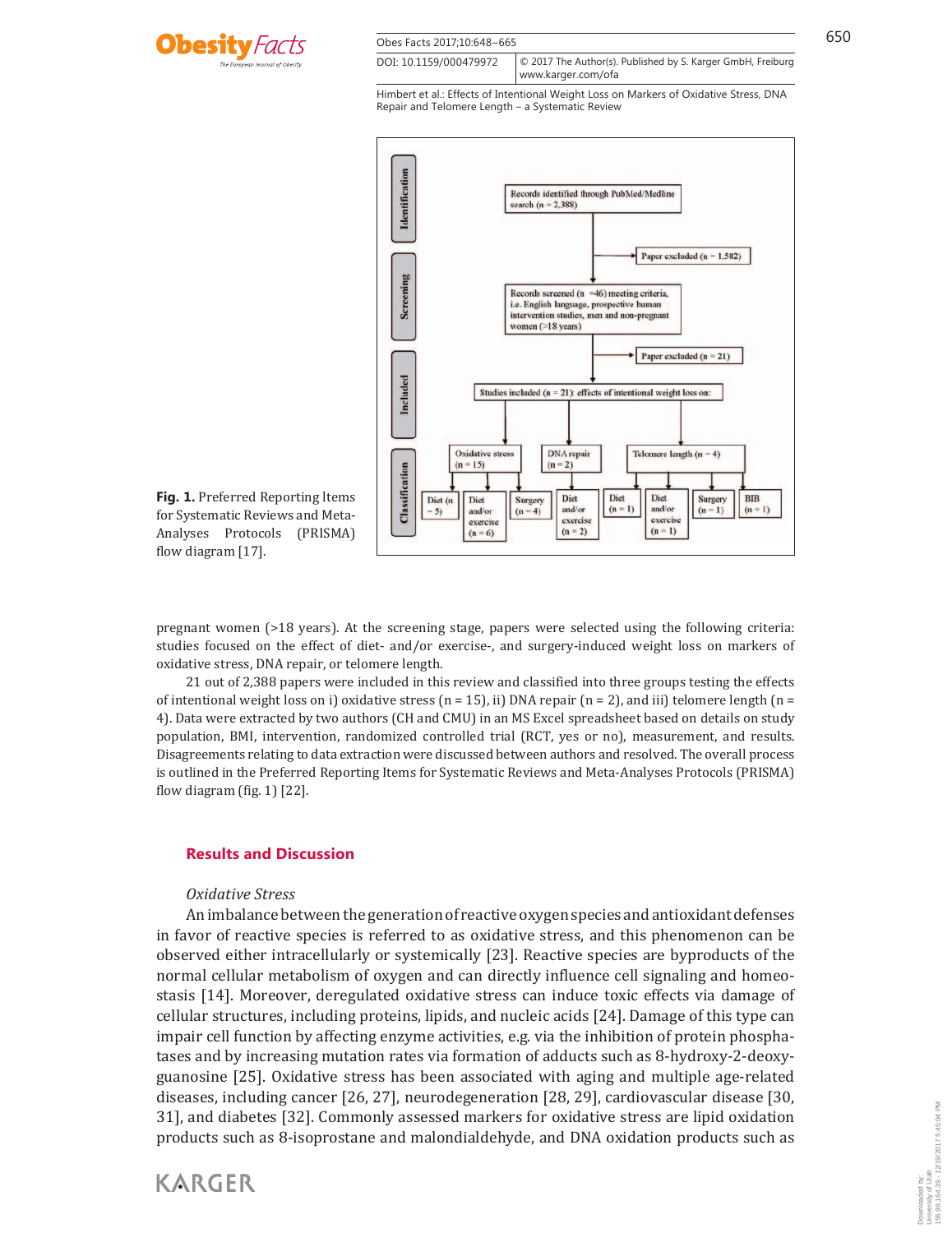

Obes Facts 2017:10:648–665 DOI: 10.1159/000479972

Himbert et al.: Effects of Intentional Weight Loss on Markers of Oxidative Stress, DNA Repair and Telomere Length – a Systematic Review www.karger.com/ofa

© 2017 The Author(s). Published by S. Karger GmbH, Freiburg

8-hydroxy-2-deoxyguanosine (8-oxo-dG) which can be measured in blood and/or urine [33] . The activity of antioxidant enzymes, e.g., glutathione peroxidase or catalase, can also provide information regarding oxidative stress [34] . While multiple biomarkers have been developed that measure various types of oxidative stress, there are unresolved challenges in devising accurate and reproducible assays that can be applied to human studies [24, 25] .

 We identified 15 studies investigating the effect of weight loss interventions (diet- and/ or exercise-, and surgery-induced) on individuals' oxidative stress level ( table 1 ): 6 RCTs and 9 non-randomized intervention studies ( $n = 5$  diet,  $n = 6$  diet and/or exercise interventions, and  $n = 3$  bariatric surgery interventions) [35–48]. All studies measured oxidative stress markers in blood samples (plasma or serum, e.g., enzyme activities, 8-isoprostane, 8-oxo-dG; for details see table 1)  $[35-48]$ .

#### Diet-Induced Weight Loss

 A double-crossover, double-blind RCT of intermittent fasting was recently conducted among 24 healthy individuals (BMI 20–30 kg/m<sup>2</sup>) [39]. Study participants were subject to two 3-week treatment periods, separated into intermittent fasting and intermittent fasting with anti-oxidant supplementation (vitamins C and E) [39]. Although the study participants showed excellent adherence to the study-provided diets, only a marginal increase (2.7%) in SIRT3 expression was observed, with no change in the expression of other genes or biomarkers of oxidative stress [39] .

Another study recruited 122 overweight/obese participants (25  $\leq$  BMI  $\lt$  34 kg/m<sup>2</sup>, 30–59 years) into a 3-year-long study, testing the effects of a clinical intervention with daily 100-kcal calorie deficits [36] . They distinguished the participants as 'successful mild weight loss group' (SWL), with an average body weight reduction of  $5.4\%$  (-4.16  $\pm$  0.31 kg), n = 50, compared to an 'unsuccessful group'  $(0.05 \pm 0.14 \text{ kg})$ , n = 49 [36]. The SWL group showed significant decreases in insulin, triglycerides, total and low-density lipoprotein cholesterol, free fatty acids, and leukocyte count  $(p = 0.030)$  [36]. Further, SWL participants experienced reduced serum interleukin(IL)-1β, IL-6, and urinary 8-isoprostane (45%, 30%, and 14%, respectively) [36] . Statistically significant group differences were seen for percentage of body fat, waist circumference, leukocyte count (p = 0.018), insulin, IL-6 (p = 0.031), IL-1 $\beta$  (p < 0.001), tumor necrosis factor-α (p < 0.001), and urinary 8-isoprostane (p = 0.036) [36]. A positive association was observed between IL-1 $\beta$  and urinary 8-isoprostane (r = 0.44, p < 0.001) as well as between changes in IL-6 and urinary 8-isoprostane ( $r = 0.39$ ,  $p < 0.001$ ) [36].

 Buchowski et al. [35] initiated a RCT testing the effects of 25% caloric restriction or control diet on oxidative stress markers in 40 overweight or obese women, with direct observation for 28 days and follow-up for the next 90 days. At study outset, the median 8-isoprostane concentration (57.0 pg/ml, interquartile range (IQR) =  $40.5-79.5$  pg/ml) in the caloric restriction group was 1.75-fold times that of the concentration observed in normal-weight women (32.5 pg/ml) [35]. During caloric restriction, 8-isoprostane levels were reduced, resulting in statistically significant differences from the control group by day 5 (median 33.5 pg/ml, IQR =  $26.0-48.0$  pg/ml; p < 0.001) [35]. While the women continued on the caloric restriction diet, concentrations remained low [35] . However, after 3 months on their habitual diet, they returned to baseline levels in about 80% of the women. The authors concluded that oxidative stress levels may be rapidly decreased and maintained through a modest reduction in caloric intake [35] .

 Meydani et al. [38] conducted a controlled feeding study among 46 moderately overweight volunteers (BMI 25-30 kg/m<sup>2</sup>, age 20-42 years). They were randomized to a 6-month high-glycemic (HG) or low-glycemic (LG) dietary load caloric restriction regimen at either 10% (n = 12) or 30% (n = 34) of basal caloric intake. Independent of the intervention arm, plasma glutathione peroxidase activity increased ( $p = 0.04$ ) and plasma protein carbonyl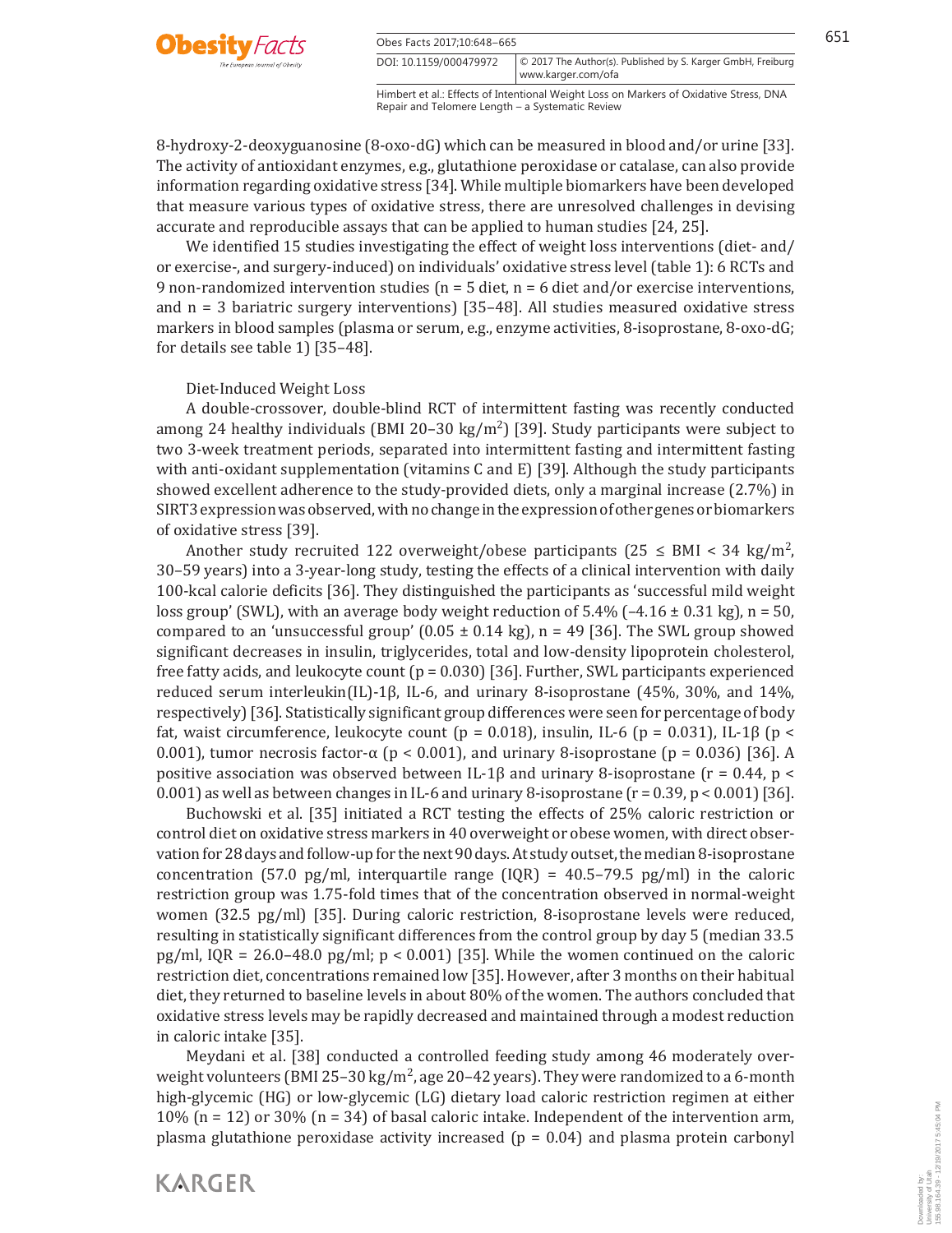

| Obes Facts 2017;10:648-665 |                                                                                   | 652 |
|----------------------------|-----------------------------------------------------------------------------------|-----|
| DOI: 10.1159/000479972     | © 2017 The Author(s). Published by S. Karger GmbH, Freiburg<br>www.karger.com/ofa |     |

| Reference                                         | population<br>Study       | $\mathrm{kg}/\mathrm{m}^2$<br>BMI, | Intervention                                                                                                                                                                                                                                                                                                                                                                                                                              | Measurement<br>(y/n)<br>RCT                                                                                                                                                  | Results                                                                                                                                                                                                                                                                                                                                                                                                                                                                                                                                                                                                                                                                                                                                                                                                                                                                                                                                                  |
|---------------------------------------------------|---------------------------|------------------------------------|-------------------------------------------------------------------------------------------------------------------------------------------------------------------------------------------------------------------------------------------------------------------------------------------------------------------------------------------------------------------------------------------------------------------------------------------|------------------------------------------------------------------------------------------------------------------------------------------------------------------------------|----------------------------------------------------------------------------------------------------------------------------------------------------------------------------------------------------------------------------------------------------------------------------------------------------------------------------------------------------------------------------------------------------------------------------------------------------------------------------------------------------------------------------------------------------------------------------------------------------------------------------------------------------------------------------------------------------------------------------------------------------------------------------------------------------------------------------------------------------------------------------------------------------------------------------------------------------------|
| Diet-induced weight loss<br>Wegman et al.<br>[39] | women or men<br>$n = 24$  | 20 to 30                           | $2 \times 3$ weeks treatment periods $y$<br>between days of fasting (25% of<br>energy balance by alternating<br>antioxidant supplementation<br>participants maintain overall<br>pre-conditioning period, and<br>normal caloric intake) and<br>feasting (175% of normal)<br>intermittent fasting and<br>intermitted fasting with<br>(preceded by a 1-week<br>separated by a 2-week<br>10 weeks follow-up<br>(vitamins C and E)<br>washout) | and genes related to<br>$(8 - 0x0 - G, 8 - 0x0 - DG)$<br>aging (SOD2,TFAM,<br>mononuclear cells<br>SIRT1, SIRT3) in<br>peripheral blood<br>oxidative stress                  | no change in expression of other genes or oxidative stress<br>marginal increase (2.7%) in SIRT3 expression<br>no adverse weight change<br>markers                                                                                                                                                                                                                                                                                                                                                                                                                                                                                                                                                                                                                                                                                                                                                                                                        |
| Chae et al [36]                                   | women or men<br>$n = 122$ | 25 to 34                           | $\mathbf{u}$<br>clinical intervention involving<br>unsuccessful mild weight loss<br>daily 100-kcal calorie deficits<br>successful mild weight loss<br>$(SWL):$ >2 kg<br>$UWL$ ): < $2$ kg<br>3 years<br>eroup<br>group                                                                                                                                                                                                                    | EDTA blood, leukocyte<br>blood, 8-isoprostane<br>stress (LDL in EDTA<br>count and oxidative<br>IL-6, TNFα, CRP) in<br>in urine samples)<br>cytokines (IL-1ß,<br>inflammatory | 8-isoprostane, and plasma ox-LDL. In addition, changes in<br>excretion decreased by 45% (p < 0.001), 30% (p = 0.037),<br>serum levels of TNF-a positively correlated with changes<br>in serum IL-6 levels positively correlated with changes in<br>in both urinary 8-epi-PGF <sub>2a</sub> and plasma ox-LDL. Changes<br>IL-1 $\beta$ (p < 0.001) and TNF- $\alpha$ (p = 0.015) levels compared<br>and 14% (p = 0.049), respectively, following successful<br>after the 3-year intervention, the SWL group had lower<br>serum IL-1 $\beta$ and IL-6 levels and urinary 8-isoprostane<br>$\boldsymbol{\times}$<br>changes in IL-1ß levels also positively correlated with<br>significantly reduced in the SWL group (-0.60 ± 0.28<br>numbers of circulating leukocytes ( $p = 0.030$ ) were<br>changes in leukocyte count, urinary excretion of<br>leukocyte count and urinary 8-epi-PGF <sub>2a</sub><br>with the UWL group<br>weight loss<br>$10^{9}/l$ |

Table 1. Effects of intentional weight loss on oxidative stress **Table 1.** Effects of intentional weight loss on oxidative stress

*Table 1 continued on next page*

Table 1 continued on next page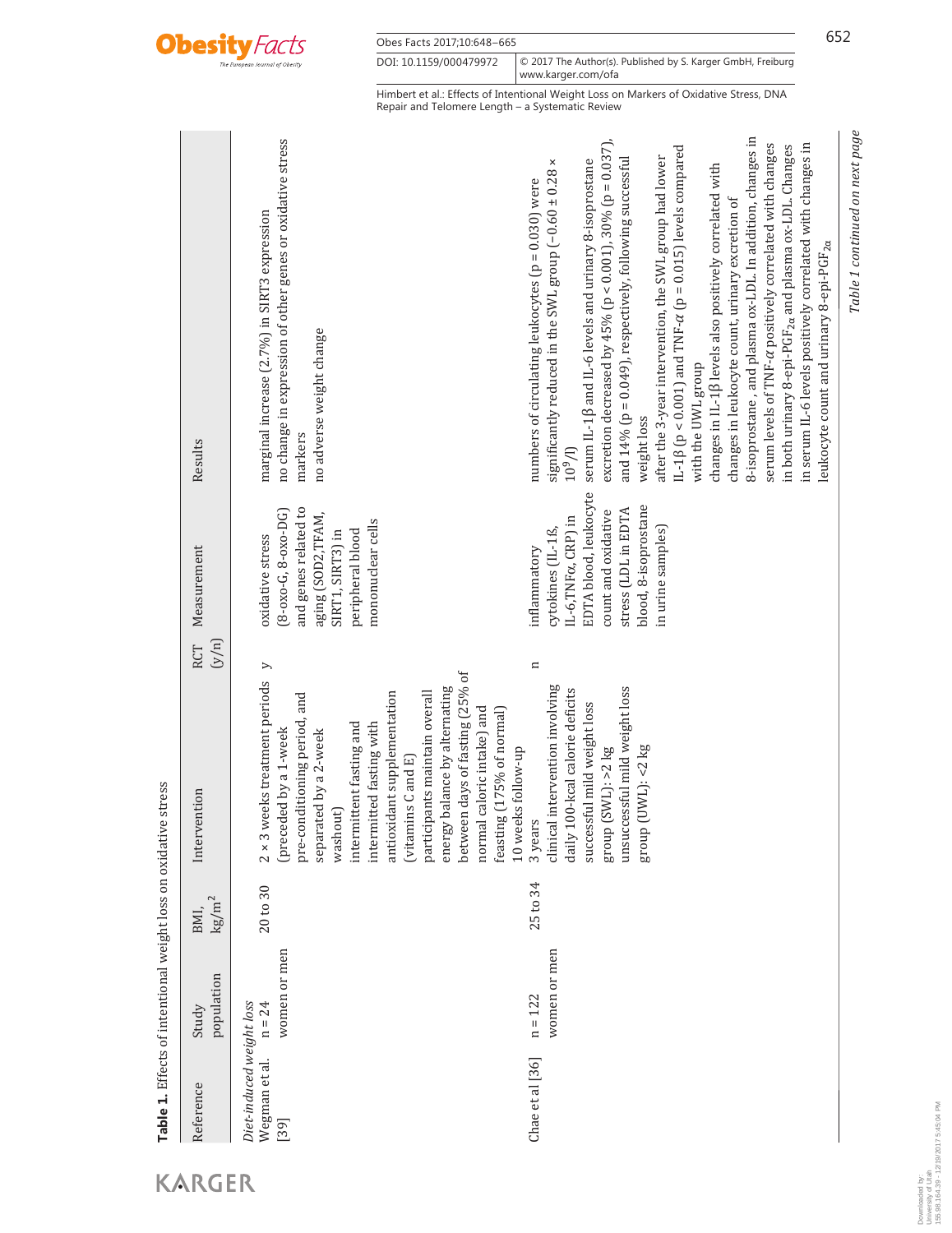

| Reference                         | population<br>Study                                                                        | $\text{kg/m}^2$<br>BMI,               | Intervention                                                                                                                                                              | (y/n)<br>RCT  | Measurement                                                                                                                                                                                 | Results                                                                                                                                                                                                                                                                                                                                                                                                                                                                                                                                                                                                                                               |
|-----------------------------------|--------------------------------------------------------------------------------------------|---------------------------------------|---------------------------------------------------------------------------------------------------------------------------------------------------------------------------|---------------|---------------------------------------------------------------------------------------------------------------------------------------------------------------------------------------------|-------------------------------------------------------------------------------------------------------------------------------------------------------------------------------------------------------------------------------------------------------------------------------------------------------------------------------------------------------------------------------------------------------------------------------------------------------------------------------------------------------------------------------------------------------------------------------------------------------------------------------------------------------|
| Buchowski et al. n = 40<br>$[35]$ | overweight or<br>women<br>obese                                                            | 25.4 to 43                            | 25% caloric restriction<br>3 months follow-up<br>control diet<br>28 days                                                                                                  | $\rightarrow$ | in urine and serum<br>oxidative stress<br>(8-isoprostane)<br>markers                                                                                                                        | and remained suppressed while continuing on the caloric<br>group by day 5 (median 33.5, IQR = 26.0-48.0, $p < 0.001$ )<br>8-isoprostane levels fell rapidly in the caloric restriction<br>group reaching statistical difference from the control<br>restriction diet.                                                                                                                                                                                                                                                                                                                                                                                 |
| Meydani et al.<br>$[38]$          | women or men<br>overweight<br>$n = 46$                                                     | 25 to 30                              | caloric restriction at either 10%<br>low glycemic (LG) dietary load<br>2) or $30\%$ (n = $34$ ) of<br>basal caloric intake<br>high glycemic (HG)<br>6 months<br>$(n = 1)$ | >             | antioxidants (enzyme<br>carbonyl, 8-hydroxy-<br>peroxidase, catalase,<br>8-epi-PGF <sub>2a</sub> , protein<br>activity: glutathione<br>oxidative stress and<br>deoxyguanosine)<br>in plasma | levels decreased $(p = 0.02)$ and a non-significant decrease<br>activity increased ( $p = 0.04$ ) and plasma protein carbonyl<br>no significant change in other markers (e.g., catalase, and<br>after controlling for caloric restriction levels and dietary<br>caloric restriction decreased the body weight, however,<br>there was no significant difference between the HG and<br>regimen for 6 months, plasma glutathione peroxidase<br>LG diets or between 10% and 30% caloric restriction<br>in plasma 8-epi-prostaglandin F2 alpha level was<br>regimens in changes of body weight over time<br>superoxide dismutase)<br>observed $(p = 0.09)$ |
| Skrha et al. $[62]$ $n = 18$      | type 2 diabetes<br>women or men<br>obese women<br>non-diabetic<br>or men with<br>and obese | $37.3 \pm 2.1$<br>$35 \pm 1.9$<br>and | 8 days very low-calorie diet<br>kcal/day)<br><b>600</b>                                                                                                                   | $\mathbf{u}$  | beta-hydroxybutyrate,<br>activity of superoxide<br>levels in plasma, and<br>malondialdehyde<br>dismutase in<br>erythrocytes                                                                 | there was a significant correlation between non-esterified<br>significant decrease of plasma malondialdehyde with an<br>increase of superoxide dismutase activity ( $p < 0.001$ ) in<br>one week after the very low calorie diet, an increase of<br>superoxide dismutase activity was found in diabetic<br>fatty acids or beta-hydroxybutyrate and superoxide<br>dismutase activity ( $p < 0.01$ )<br>non-diabetic participants<br>patients $(p < 0.01)$                                                                                                                                                                                              |
|                                   |                                                                                            |                                       |                                                                                                                                                                           |               |                                                                                                                                                                                             | Table 1 continued on next page                                                                                                                                                                                                                                                                                                                                                                                                                                                                                                                                                                                                                        |

**Table 1.** Continued

Table 1. Continued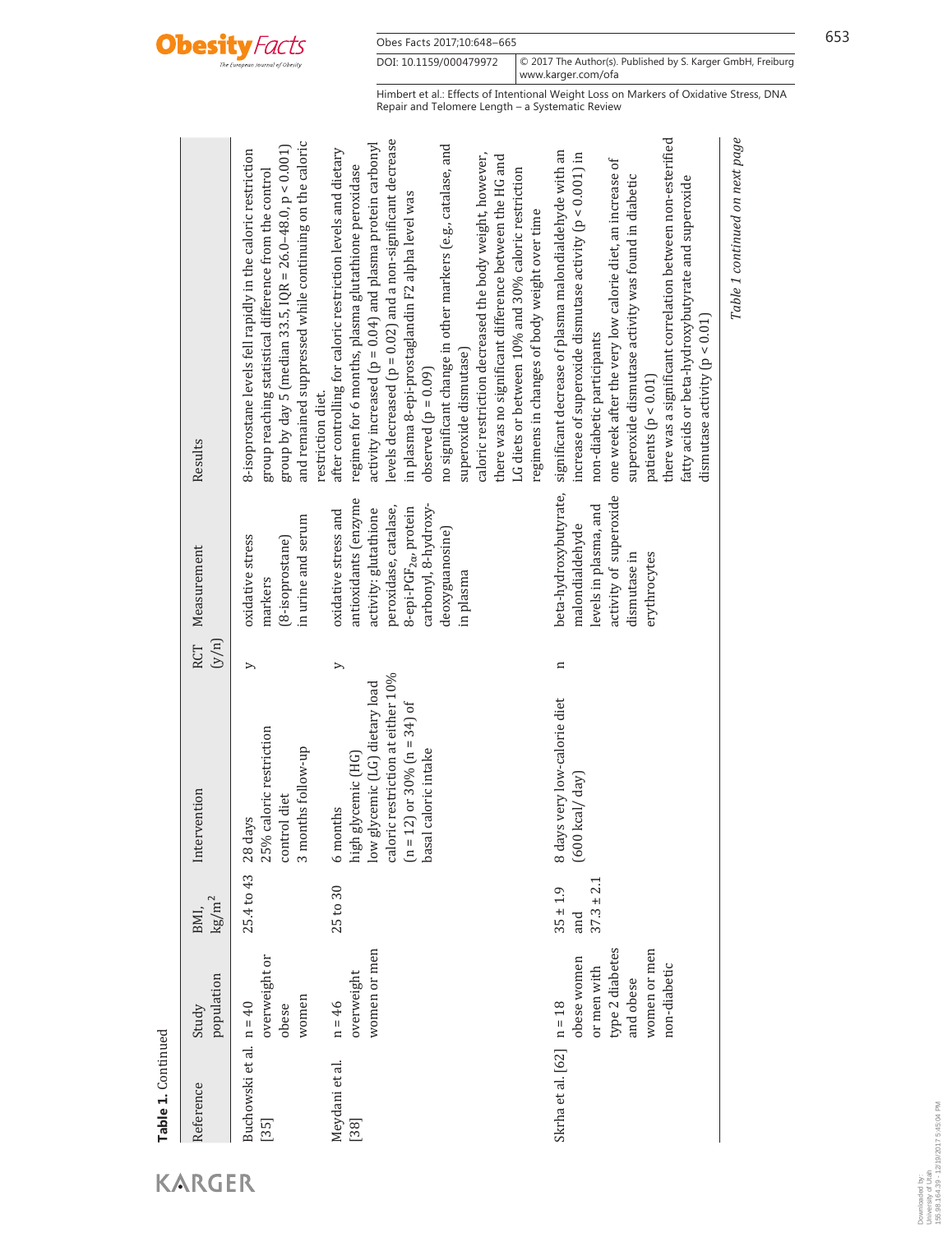

Obes Facts 2017;10:648-665 654

Himbert et al.: Effects of Intentional Weight Loss on Markers of Oxidative Stress, DNA Repair and Telomere Length – a Systematic Review

| Reference                               | Study population BMI, kg/m <sup>2</sup> Intervention                                      |                                                                                                                                                 | (y/n)<br>RCT  | Measurement                                                                                                                                                        | Results                                                                                                                                                                                                                                                                                                                                                                                                                                                                                                                                                                                                                                                             |
|-----------------------------------------|-------------------------------------------------------------------------------------------|-------------------------------------------------------------------------------------------------------------------------------------------------|---------------|--------------------------------------------------------------------------------------------------------------------------------------------------------------------|---------------------------------------------------------------------------------------------------------------------------------------------------------------------------------------------------------------------------------------------------------------------------------------------------------------------------------------------------------------------------------------------------------------------------------------------------------------------------------------------------------------------------------------------------------------------------------------------------------------------------------------------------------------------|
| Duggan et al.<br>$[46]$                 | Diet- and/or exercise-induced weight loss<br>> 25<br>postmenopausal<br>$n = 439$<br>women | dietary weight loss $(n = 118)$<br>aerobic exercise $(n = 117)$<br>diet + exercise $(n = 117)$<br>$control(n = 87)$<br>ronths<br>$12 \text{ m}$ | $\rightarrow$ | FOP) in venous blood<br>F <sub>2</sub> -isoprostane, and<br>(ox-LDL, plasma<br>oxidative stress<br>sample                                                          | $F_2$ isoprostane were significantly reduced in diet (p =<br>Diet and diet+exercise participants had significant<br>$0.0002$ ) and diet+exercise ( $p < 0.0001$ ) arms<br>increases in FOP levels $(p = 0.0001)$                                                                                                                                                                                                                                                                                                                                                                                                                                                    |
| Abd El-Kader et n = 109<br>al. [47]     | 30-35<br>women or men                                                                     | weight reduction group (diet +<br>$exercise) (n = 59)$<br>control $(n = 50)$<br>12 weeks                                                        | ⋋             | peroxidase, superoxide<br>and anti-oxidant status<br>conjugated dienes),<br>(malondialdehyde,<br>(e.g. glutathione<br>oxidative stress<br>dismutase) in<br>markers | control group presented no significant changes (p>0.005)<br>oxidative stress and anti-oxidant status markers were<br>significantly increased in the weight reduction group<br>after 12 weeks $(p < 0.005)$                                                                                                                                                                                                                                                                                                                                                                                                                                                          |
| Gutierrez-Lopez $n = 48$<br>et al. [37] | obese women or<br>women or men<br>normal-weight<br>men $(n = 32)$<br>$(n = 16)$           | hypocaloric diet (20% caloric<br>moderate aerobic exercise<br>hypocaloric diet + regular<br>restriction) (HD<br>(HDMAE)<br>30 to 34.9           | $\mathbf{a}$  | (thiobarbituric acid-<br>(TBARS), carbonyl,<br>reacting products<br>peripheral blood<br>oxidative stress<br>(DT/URF))<br>dityrosine<br>in plasma<br>damage         | subjects $(4.82 \pm 0.6 \,\mu\text{mol}/\text{J})$ . Similar effect in the exercise<br>weight change in HDMAE group: $80.46 \pm 8.55$ to 77.41 $\pm$<br>anthropometric parameters as well as oxidative stress<br>subjects in HD treatment showed a decrease in TBARS<br>decreased to values lower than that in normal-weight<br>values $(3.42 \pm 0.5 \,\mu\text{mol}/l)$ . The values of this marker<br>weight change in HD group: $87.44 \pm 16.30$ to $80.83 \pm$<br>and molecular damage, which was more effectively<br>the treatment with hypocaloric diet decreased the<br>prevented by the treatment with aerobic exercise<br>12.36 kg<br>group.<br>$8.6$ kg |
|                                         |                                                                                           |                                                                                                                                                 |               |                                                                                                                                                                    | Table 1 continued on next page                                                                                                                                                                                                                                                                                                                                                                                                                                                                                                                                                                                                                                      |

**Table 1.** Continued

Table 1. Continued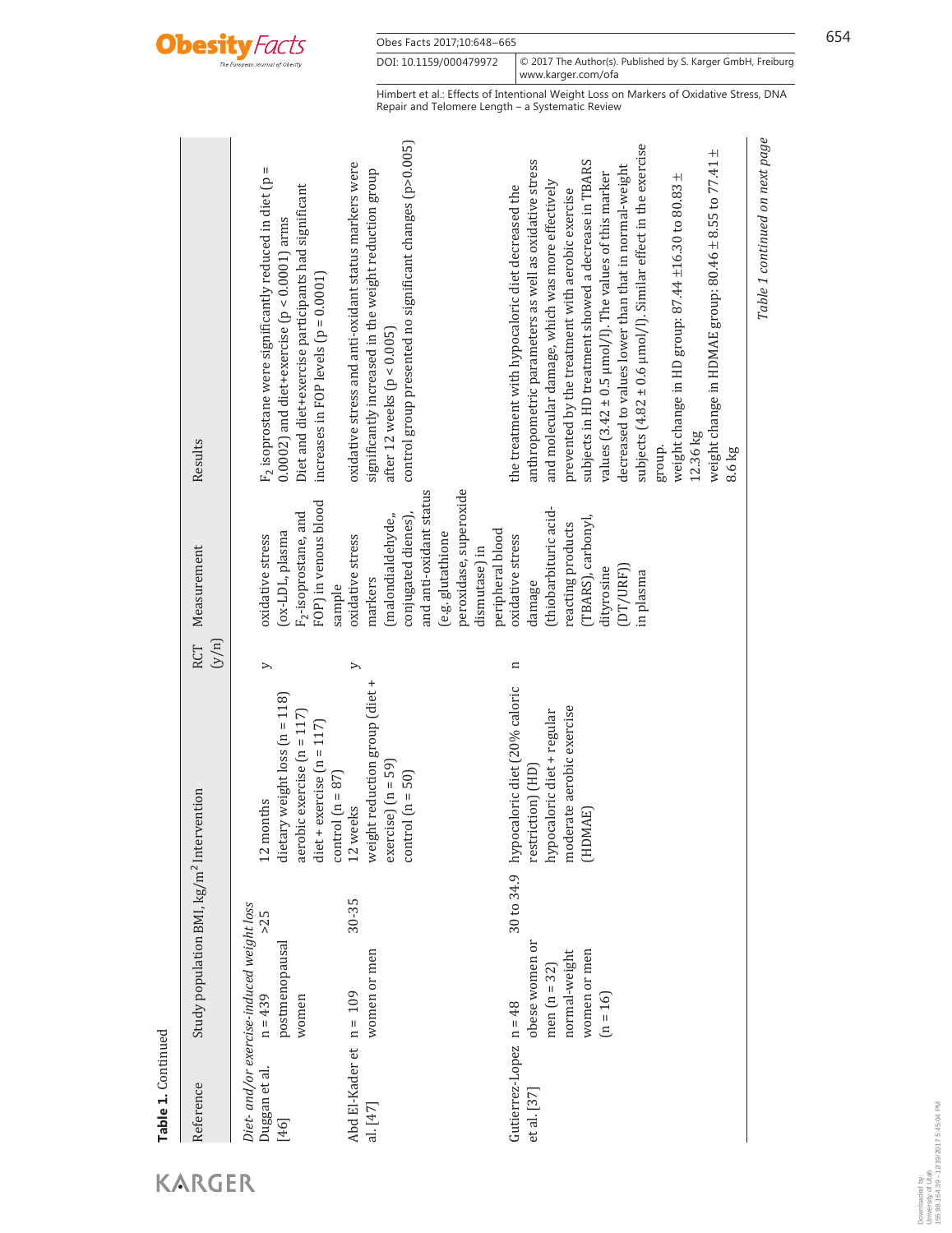

Obes Facts 2017;10:648-665 655 DOI: 10.1159/000479972 www.karger.com/ofa © 2017 The Author(s). Published by S. Karger GmbH, Freiburg

Himbert et al.: Effects of Intentional Weight Loss on Markers of Oxidative Stress, DNA Repair and Telomere Length – a Systematic Review

| Reference                                                                 | Study population BMI, kg/m <sup>2</sup> Intervention                       |                |                                                                                                                                                                                                                                                                                          | (y/n)<br><b>RCT</b> | Measurement                                                                                                                                                          | Results                                                                                                                                                                                                                                                                                                                                                                                                            |
|---------------------------------------------------------------------------|----------------------------------------------------------------------------|----------------|------------------------------------------------------------------------------------------------------------------------------------------------------------------------------------------------------------------------------------------------------------------------------------------|---------------------|----------------------------------------------------------------------------------------------------------------------------------------------------------------------|--------------------------------------------------------------------------------------------------------------------------------------------------------------------------------------------------------------------------------------------------------------------------------------------------------------------------------------------------------------------------------------------------------------------|
| Wycherley et al.<br>$[45]$                                                | obese women or<br>men with type 2<br>overweight or<br>diabetes<br>$n = 29$ | $34.2 \pm 0.9$ | and approximately 30% energy<br>restricted diet (~5,000 kJ/day<br>with aerobic exercise training<br>12 week moderate energy-<br>without aerobic exercise<br>training $(n = 16)$<br>$(n = 13)$<br>deficit)                                                                                | $\geq$              | malondialdehyde in<br>plasma                                                                                                                                         | significant reduction in malondialdehyde, no difference<br>between both groups                                                                                                                                                                                                                                                                                                                                     |
| Rector et al. $[43]$ n = 25                                               | obese women or<br>overweight or<br>men                                     | 26-43          | and supervised aerobic exercise<br>60% Vo(2 max); approximately<br>months) weight loss program<br>[5 days/week, 45 min/day at<br>approximately 500 kcal/day)<br>that consisted of energy<br>restriction (reduced by<br>4-to 7-month (mean 6<br>375 kcal/day)                             | $\mathbf{u}$        | oxidized LDL (oxLDL),<br>lipoprotein (LDL and<br>(MPO), and low- and<br>concentrations in<br>myeloperoxidase<br>hydroperoxide<br>high-density<br>HDL) lipid<br>serum | and reduced IR, oxLDL, and LDL lipid hydroperoxides but<br>10%) significantly ( $p < 0.05$ ) increased insulin sensitivity<br>Exercise- and diet-induced weight loss (approximately<br>Changes in oxidative stress were not associated with<br>alterations in homeostasis model assessment and<br>did not alter HDL lipid hydroperoxides or MPO<br>quantitative insulin sensitivity check index<br>concentrations. |
| Roberts et al.<br>[44]                                                    | obese men with<br>syndrome<br>metabolic<br>$n = 31$                        | $33 \pm 1.5$   | [polyunsaturated-to-saturated<br>fatty acid ratio 2.4:1), 15-20%<br>carbohydrate, high in dietary<br>of calories from protein, and<br>12-15% of calories from fat<br>65-70% of calories from<br>21-day diet and exercise<br>fiber (>40 g per/day)<br>primarily unrefined<br>intervention | $\mathbf{a}$        | fluorometric detection<br>marker 8-isoprostante<br>myeloperoxidase and<br>in fastin blood, and<br>superoxide in<br>serum via                                         | After 3 weeks, significant reductions $(p < 0.05)$ in BMI,<br>hydrogen peroxide production decreased $(p < 0.01)$ .<br>In vitro, fluorometric detection of superoxide and<br>Nine of 15 were no longer positive for metabolic<br>myeloperoxidase, 8-isoprostane<br>syndrome post-intervention                                                                                                                      |
| Surgery-induced weight loss<br>Martinez de las<br>Escalera et al.<br>[50] | obese and type-2<br>diabetic women<br>$n = 39$                             | > 35           | laparoscopic greater curvature<br>laparoscopic adjustable gastric<br>biliopancreatic diversion (n =<br>plication $(n = 15)$<br>banding $(n = 12)$<br>6 months<br>12)                                                                                                                     | $\mathbf{a}$        | white adipose tissue of<br>gene expression in<br>dismutase 1 and 2<br>UCP2, superoxide                                                                               | significantly improvement in mitochondrial antioxidant<br>patients undergoing biliopancreatic diversion showed<br>activity $(p < 0.01)$                                                                                                                                                                                                                                                                            |

Table 1. Continued **Table 1.** Continued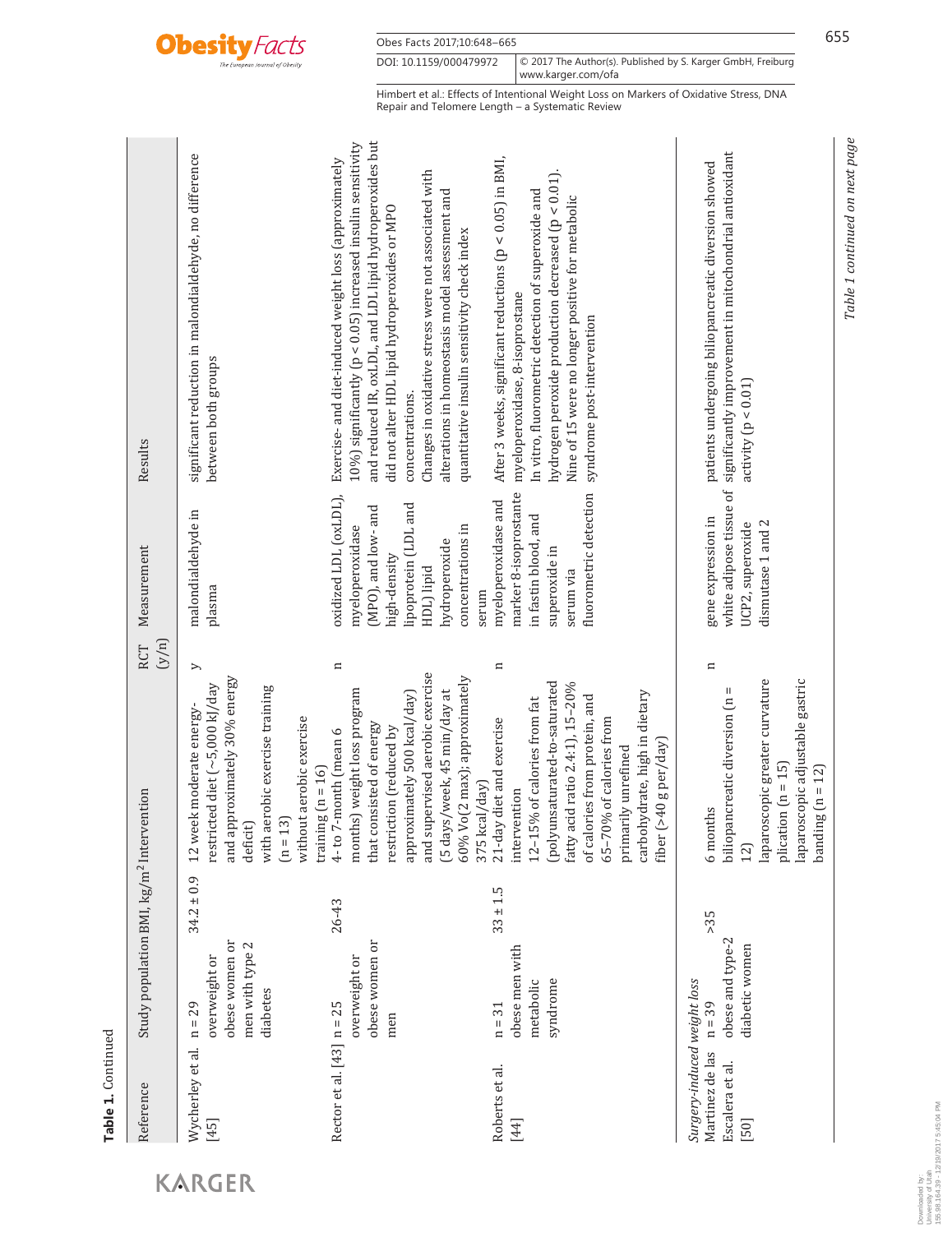

| Reference                   | Study population BMI, kg/m <sup>2</sup> Intervention                                              |                                         |                                                                                                                                                            | (y/n)<br>RCT | Measurement                                                                                                                                                        | Results                                                                                                                                                                                                                                                                                                                                                                                                                                             |
|-----------------------------|---------------------------------------------------------------------------------------------------|-----------------------------------------|------------------------------------------------------------------------------------------------------------------------------------------------------------|--------------|--------------------------------------------------------------------------------------------------------------------------------------------------------------------|-----------------------------------------------------------------------------------------------------------------------------------------------------------------------------------------------------------------------------------------------------------------------------------------------------------------------------------------------------------------------------------------------------------------------------------------------------|
| Schmatz et al.<br>$[48]$    | obese women or<br>$n = 60$<br>men                                                                 |                                         | without diabetes $(n = 20$ each)<br>patients with diabetes and<br>$46.25 \pm 7.3$ Roux-en-Y bypass surgery<br>patients with diabetes<br>clinical treatment | $\mathbf{u}$ | nonprotein sulfhydryl<br>(NPSH), superoxide<br>catalase activity in<br>lipid peroxidation,<br>carbonyl protein,<br>dismutase and                                   | decreased in the bariatric surgery group compared to the<br>lipid peroxidation, carbonyl protein, NPSH, superoxide<br>hemoglobin concentrations in the bariatric group.<br>dismutase and catalase activity were significantly<br>circumference, lipid profile, glucose, and glycated<br>significant decrease in BMI, body weight, waist                                                                                                             |
| Boesing et al.<br>$[40]$    | or men $(37.8 \pm$<br>weight women<br>obese women<br>and normal<br>$11.2$ years<br>$n = 40$       | $22.4 \pm 2.4$<br>$48.1 \pm 8.7$<br>and | normal weight control $(n = 20)$<br>Roux-en-Y-bypass surgery<br>$(n = 20)$                                                                                 | $\mathbf{a}$ | reduced glutathione,<br>and catalase, and<br>myeloperoxidase<br>activity in whole<br>serum samples<br>blood                                                        | myeloperoxidase decreased in bariatric group after 3 (p =<br>BMI decreased at $3(38.3 \pm 1.7, p = 0.018)$ and 6 months<br>reduced glutathione was higher in controls (p < 0.001)<br>catalase was higher in the bariatric group ( $p < 0.01$ )<br>after surgery $(34.9 \pm 1.7, p < 0.001)$<br>$(0.028)$ and 6 months (p < 0.001)<br>control group.                                                                                                 |
| loao-Cabrera et<br>al. [42] | weight women<br>obese women<br>and normal-<br>or men<br>or men<br>or men<br>$n = 40$              | $46.7 \pm 3.0$<br>$21.7 \pm 3.2$<br>and | normal weight control group<br>Roux-en-Y-bypass surgery<br>$(n = 25)$<br>$(n = 20)$                                                                        | $\mathbf{u}$ | superoxide dismutase,<br>glutathione disulfide,<br>catalase, glutathione,<br>parameter levels in<br>malondialdehyde,<br>and total radical<br>antioxidant<br>plasma | Trolox), $p < 0.01$ , and of catalase (12.06/13.22 Deltat/mg<br>malondialdehyde (16.70/9.11 nmol/g prot), superoxide<br>dismutase (10.70/9.24 U/mg Hb), glutathione disulfide<br>radical antioxidant parameter (585.40/815.48 microw<br>glutathione (2.002/2.823 mmol/l/g of Hb) and total<br>significant reduction $(p < 0.01)$ of plasma levels of<br>significant increase $(p < 0.01)$ of plasma levels of<br>$(210.80/148.20 \text{ mmol}/l/g)$ |
| Elizondo et al.<br>$[41]$   | women or men<br>and non-obese<br>obese women<br>or men with<br>fatty liver<br>disease<br>$n = 14$ | $45.4 \pm 2.2$<br>$22.4 \pm 0.6$<br>and | underwent anti-reflux surgery<br>Roux-en-Y-bypass surgery<br>non-obese patients who<br>$[control]$ $(n = 7]$<br>$(n = 7)$                                  | $\mathbf{u}$ | 8-isoprostane levels<br>in serum                                                                                                                                   | 3 months after surgery, 8-isoprostane decrease by 76% in<br>bariatric surgery group<br>$Hb/min$ , $p < 0.05$                                                                                                                                                                                                                                                                                                                                        |

RCT = Randomized controlled trial; 8-oxo-G/8-oxo-DG = 8-oxoguanin/8-oxodiguanin; SOD2 = superoxide dismutase 2; TFAM = mitochondrial transcription factor A; RCT = Randomized controlled trial; 8-oxo-G/8-oxo-DG = 8-oxoguanin/8-oxodiguanin; SOD2 = superoxide dismutase 2; TFAM = mitochondrial transcription factor A; SIRT1/2 = sirtuin 1/2; SWL/UWL = successful/unsuccessful mild weight loss group; IL-1β = interleukin 1 beta; IL-6 = interleukin 6; TNF-α = tumor necrosis factor alpha; SIRT1/2 = sirtuin 1/2; SWL/UWL = successful/unsuccessful mild weight loss group; IL-1β = interleukin 1 beta; IL-6 = interleukin 6; TNF-α = tumor necrosis factor alpha; CRP = C-reactive protein; LDL = low density lipoprotein; (ox) HDL = (oxidized) high density lipoprotein; MPO = myeloperoxidase; DT/URF = carbonyl dityrosine; TBARS CRP = C-reactive protein; LDL = low density lipoprotein; (ox) HDL = (oxidized) high density lipoprotein; MPO = myeloperoxidase; DT/URF = carbonyl dityrosine; TBARS = thiobarbituric acid reacting products; FOP = fluorescent oxidation products. = thiobarbituric acid reacting products; FOP = fluorescent oxidation products.

**Obesity Facts** 

Obes Facts 2017;10:648–665 6566 656

Repair and Telomere Length – a Systematic Review

DOI: 10.1159/000479972 www.karger.com/ofa © 2017 The Author(s). Published by S. Karger GmbH, Freiburg

Himbert et al.: Effects of Intentional Weight Loss on Markers of Oxidative Stress, DNA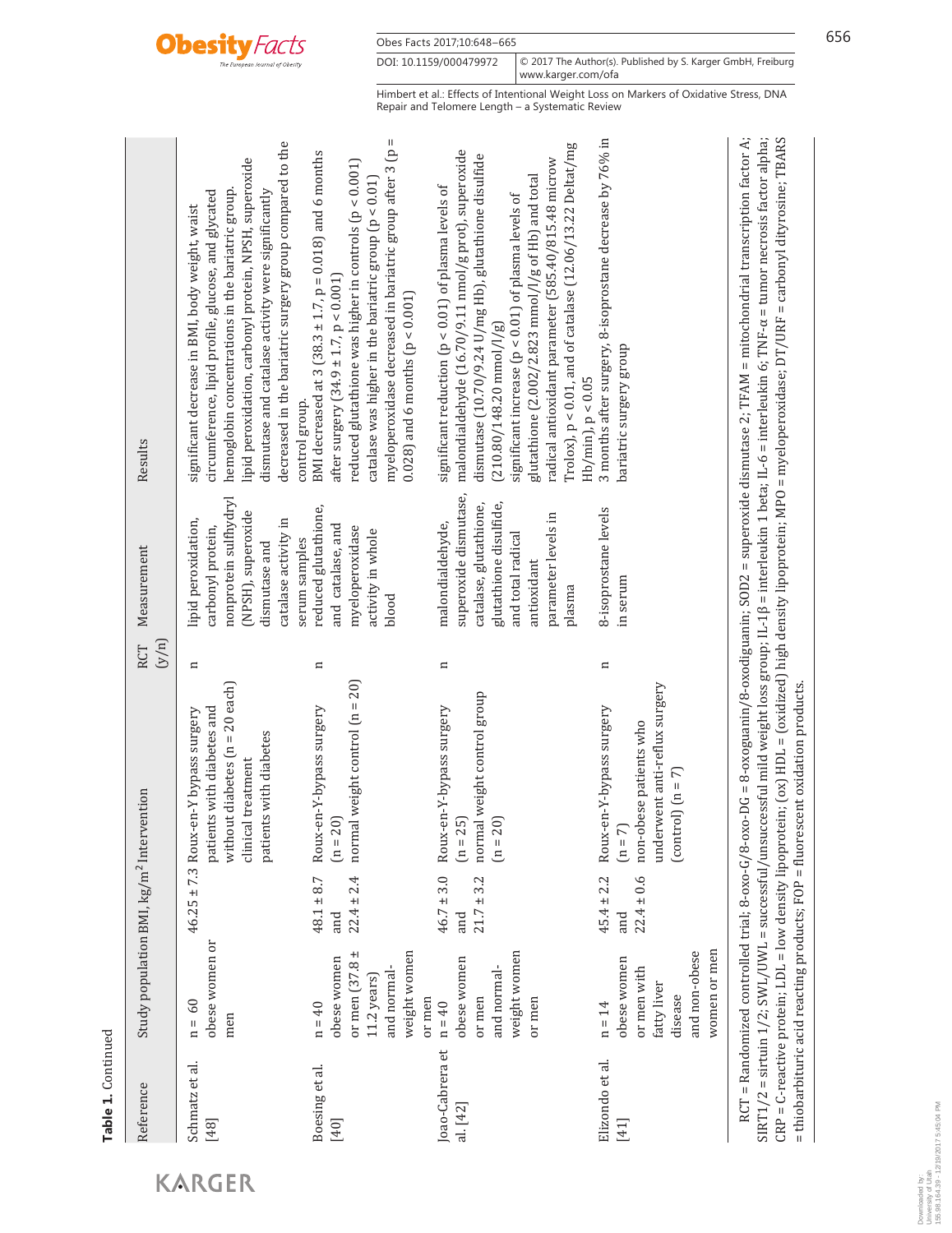

Obes Facts 2017;10:648–665 657 DOI: 10.1159/000479972

Himbert et al.: Effects of Intentional Weight Loss on Markers of Oxidative Stress, DNA Repair and Telomere Length – a Systematic Review

© 2017 The Author(s). Published by S. Karger GmbH, Freiburg

www.karger.com/ofa

levels declined ( $p = 0.02$ ) [38]. Concomitantly, plasma 8-isoprostane levels decreased nonsignificantly ( $p = 0.09$ ), and no changes in superoxide dismutase and catalase activity were observed [38].

Diet- and/or Exercise-Induced Weight Loss

 The Nutrition and Exercise in Women (NEW) study, recruited 439 postmenopausal women with BMI over 25 kg/m<sup>2</sup> who were randomized into four groups: i) dietary weight loss, ii) aerobic exercise, iii) diet + exercise, or iv) control [46]. The diet intervention was a group-based program aiming for a 10% weight loss [46] . The exercise intervention consisted of 45 min/day, 5 days/week moderate-to-vigorous aerobic activity [46] . Fasting blood samples were obtained at baseline and after 12 months [46] . Markers of oxidative stress were analyzed including oxidized low-density lipoprotein (oxLDL), plasma F2-isoprostane, and fluorescent oxidation products (FOP) [46] . Diet, either with or without exercise intervention, resulted in a significant increase of LDL and F2-isoprostane ( $p = 0.0002$ ,  $p < 0.0001$ ) and a decrease of FOP (p = 0.0001) [46] while the exercise group showed no statistically significant effects  $(p = 0.01)$  [46]. However, the exercise group did not experience as much weight loss  $(-2.4\%)$ ; p < 0.03) as the diet  $(-8.5\%)$  and the diet + exercise group  $(-10.8\%)$ , which may be one explanation for the different results.

 Another recent study focused on obese type 2 diabetes patients, given that type 2 diabetes is associated with irregular inflammatory or oxidative stress-related biomarkers [47]. 80 patients were randomized into either weight reduction (low-calorie diet and aerobic exercise training) or control group [47] . After 12 weeks the weight reduction group showed significantly reduced levels of oxidative stress-related markers ( $p < 0.005$ ; e.g., malondialdehyde, glutathione peroxidase, superoxide dismutase, glutathione), while levels of the control group did not change [47] .

 Gutierrez-Lopez et al. [37] recruited 16 normal-weight and 32 obese subjects (BMI  $30-34.9 \text{ kg/m}^2$ ) into a non-randomized intervention study testing the effects of a hypocaloric diet and hypocaloric diet plus regular moderate aerobic exercise intervention on oxidative stress. At baseline, obese study participants had greater oxidative stress markers as well as increased molecular damage and polymerization of insulin. The hypocaloric diet intervention resulted in reduced oxidative stress and decreased molecular damage. The oxidative stress levels improved even more with the combined diet and exercise intervention  $[37]$ .

 Wycherley et al. [45] conducted another study that compared a diet intervention with and without aerobic exercise training in overweight and obese subjects with type 2 diabetes. The 12-week intervention lead to a significant reduction of malondialdehyde ( $p \le 0.05$ ) and an increase of urinary nitrite/nitrate ( $p < 0.01$ ) in both groups [45]. The total antioxidant capacity slightly increased with both interventions ( $p < 0.08$ ) [45]. Both interventions induced a comparable weight reduction of 8.5–8.9%. If weight loss enhances effects on oxidative stress, this may explain the lack of a difference.

### Surgery-Induced Weight Loss

**KARGER** 

 As the most effective treatment, bariatric surgery is the gold standard for the treatment of severe obesity [16] . Since the first steps in the 1950s, the number of patients undergoing bariatric surgery have followed similar trends as the incidence of obesity [49], and the research on post-surgery outcomes and complications has increased. Even prior to significant weight loss, the surgical treatment reverses metabolic syndrome-related diseases, such as type 2 diabetes, hypertension, dyslipidemias, polycystic ovary syndrome, and non-alcoholic steatosis hepatitis [17] . While insulin levels return back to normal rates within days after bariatric surgery, it takes many months to recover insulin resistance as well as inflammation

Downloaded by: University of Utah

155.98.164.39 - 12/19/2017 5:45:04 PM

Downloaded by:<br>University of Utah<br>155.98.164.39 - 12/19/2017 5:45:04 PM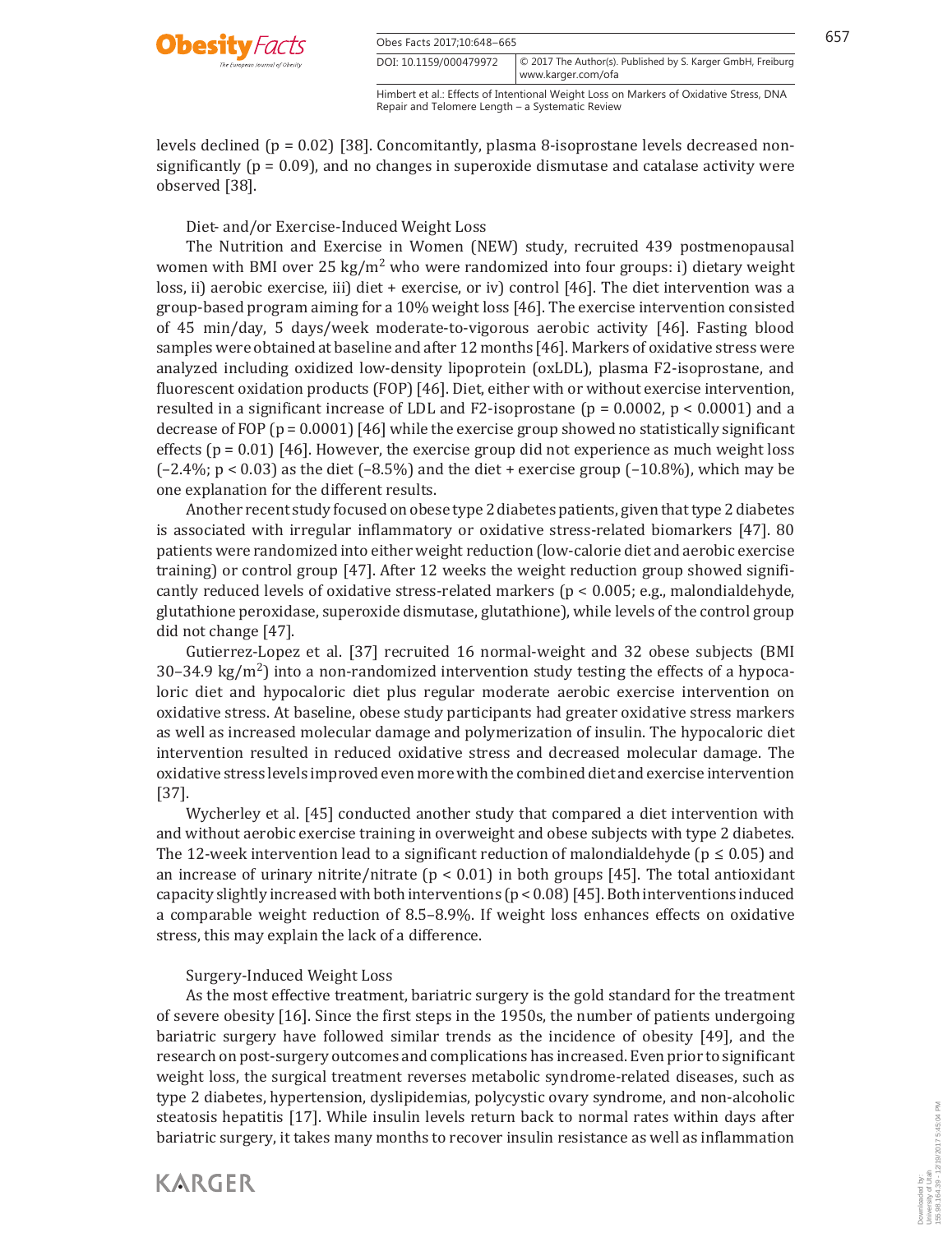

| Obes Facts 2017;10:648-665 |                                                                   | 658 |
|----------------------------|-------------------------------------------------------------------|-----|
| DOI: 10.1159/000479972     | $\circ$ 2017 The Author(s). Published by S. Karger GmbH, Freiburg |     |

Himbert et al.: Effects of Intentional Weight Loss on Markers of Oxidative Stress, DNA www.karger.com/ofa

Repair and Telomere Length – a Systematic Review

and oxidative stress in adipose tissue [18–20] . Five studies have focused on the effect of bariatric surgery on oxidative stress [40-42, 48, 50].

One recent study was conducted in 60 obese women and men [48]. 40 patients ( $n = 20$ diabetic, n = 20 non-diabetic) underwent bariatric surgery, and 20 patients received clinical treatment [48] . Compared to pre-surgery, the bariatric surgery group showed a significant reduction in levels of lipid peroxidation, carbonyl protein, and non-protein sulfhydryl, as well as in superoxide dismutase and catalase activity [48] . Further, they observed a significant decrease of inflammatory biomarkers including IL-6, IL-1, and tumor necrosis factor-alpha  $[48]$ .

 In another study in 20 obese women or men undergoing bariatric surgery were compared with 20 normal-weight controls [40] . Reduced glutathione and activity of catalase and myeloperoxidase were measured in blood samples [40] . At 6 months, the bariatric groups showed higher catalase activity ( $p < 0.01$ ) compared to controls [40]. In addition, myeloperoxidase decreased in the bariatric group after 3 ( $p = 0.028$ ) and 6 months post-surgery ( $p < 0.001$ )  $[40]$ .

 Following the same study design, Joao-Cabrera et al. [42] , measured in addition different markers of oxidative stress in plasma (e.g. malondialdehyde, superoxide dismutase, catalase, and total radical antioxidant parameter). A significant reduction 12 months post-surgery (p < 0.01) could be detected in malondialdehyde, superoxide dismutase as well as in glutathione disulfide [42] . In contrast, plasma levels of glutathione and total radical antioxidant parameters showed a significant increase ( $p < 0.01$ ) [42]. In a smaller population of 14 participants, including an intervention ( $n = 7$ ) and a control ( $n = 7$ ) group, a decrease of 8-isoprostane by 75% was reported 3 months post-surgery [41] .

 Only one study investigated the effects of different bariatric surgical procedures on oxidative stress [50] . Using quantitative real-time polymerase chain reaction (PCR), they analyzed the expression of various genes in mitochondria of white adipose tissue samples of 39 obese and diabetic women [50] . Their results showed a significant improvement of antioxidant-related gene expression (e.g., UCP2, SOD1 and SOD2) in patients undergoing the malabsorptive procedure of the biliopancreatic diversion compared to the restrictive procedure (laparoscopic adjustable gastric banding and laparoscopic greater curvature plication) [50].

### *DNA Repair*

 Repair mechanisms are essential cell responses to DNA damage, and defects can accelerate aging processes and aggravate chronic diseases [51] . In experimental models, DNA repair deficiency has been linked to central characteristics of the metabolic syndrome: severe obesity, fatty liver disease, dyslipidemia, and insulin resistance [6, 7] .

 At least four types of DNA repair mechanisms need to be considered: i) base-excision repair, ii) nucleotide-excision repair, iii) mismatch repair, and iv) double-strand-break repair [52] . Dysfunction of DNA repair mechanisms can be assessed by measuring DNA damage using, e.g., PCR or fluorescence in situ hybridization (FISH), and by directly measuring DNA repair capacity, e.g., by single cell gel electrophoresis (COMET) assay [52] . In addition, genomic instability, which may be caused by DNA repair defects, is considered an evolving hallmark of cancer [53] . Our systematic literature search identified only two RCTs focusing on the effect of diet- and/or exercise-induced intentional weight loss on DNA repair capacity ( table 2 ) [54, 55] . No parallel study was identified evaluating the effects of surgery-induced weight loss.

 Habermann et al. [54] evaluated the effects of the independent and combined weight loss interventions on DNA repair capacity analyzing data from the NEW study (study design see above). They applied a modified COMET assay using cryopreserved lymphocytes from the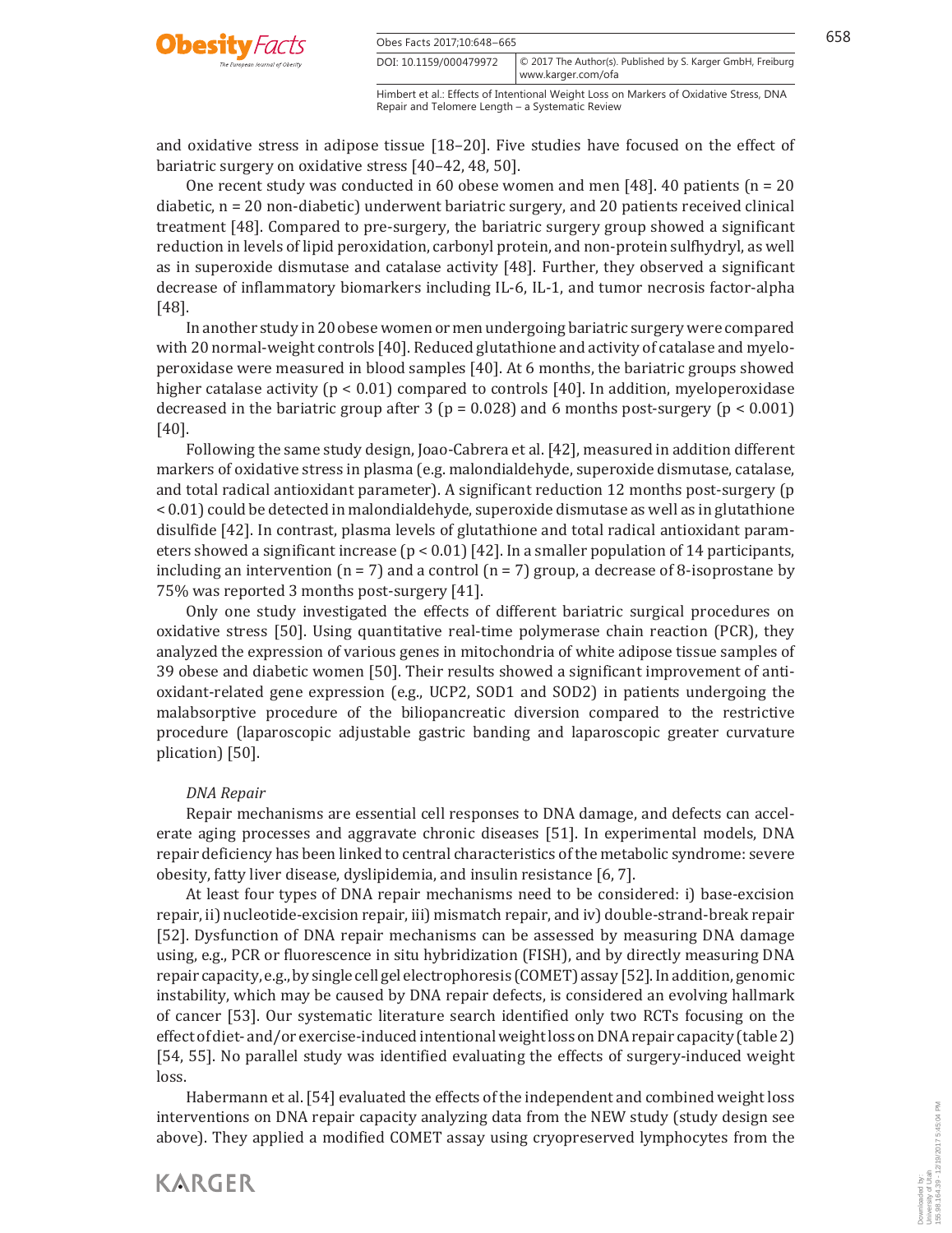

| Reference                                    | population<br>Study                                                        | m <sup>2</sup> | BMI, kg/ Intervention                                                                                                                                                                                                                                                                                                                                                                                                               | (y/n)<br>RCT | Measurement                                                                                                                                                                                                                                         | Results                                                                                                                                                                                                                                                                                                                |
|----------------------------------------------|----------------------------------------------------------------------------|----------------|-------------------------------------------------------------------------------------------------------------------------------------------------------------------------------------------------------------------------------------------------------------------------------------------------------------------------------------------------------------------------------------------------------------------------------------|--------------|-----------------------------------------------------------------------------------------------------------------------------------------------------------------------------------------------------------------------------------------------------|------------------------------------------------------------------------------------------------------------------------------------------------------------------------------------------------------------------------------------------------------------------------------------------------------------------------|
| Habermann et $n = 439$<br>al. [54]           | Diet- and/or exercise-induced weight loss<br>overweight and<br>obese women | > 25           | reduced calorie weight loss diet (n = 118)<br>moderate-to vigorous-intensity aerobic<br>diet + exercise $(n = 117)$<br>exercise $(n = 117)$<br>control $(n = 117)$<br>12 months                                                                                                                                                                                                                                                     | >            | cell exposed to 1.23 Gy of gamma- change significantly after 12<br>$DNA$ repair capacity $(n = 226)$<br>irradiation                                                                                                                                 | at baseline, positive correlation of<br>DNA repair capacity with weight,<br>BMI, and fat mass and inversely<br>composition or aerobic fitness<br>stratified by changes in body<br>no significant changes when<br>DNA repair capacity did not<br>months in interventions<br>compared to controls<br>with lean body mass |
| Heilbronn et al. $n = 46$<br>$\overline{55}$ | women or men<br>overweight,<br>non-obese                                   | $25 - 30$      | calorie restriction with exercise (12.5% calorie<br>calorie restriction (25% calorie restriction of<br>expenditure by structured exercise) $(n = 12)$<br>very low-calorie diet (890 kcal/d until 15%<br>control (weight maintenance diet) $(n = 12)$<br>restriction plus 12.5% increase in energy<br>baseline energy requirements) $(n = 12)$<br>weight reduction, followed by a weight<br>maintenance diet) $(n = 12)$<br>6 months | >            | damage via DNA fragmentation in $\,$ intervention groups (p < 0.005)<br>dehydroepiandrosterone sulfate, DNA damage was significantly<br>and tri-idothyroine in serum, DNA reduced from baseline to in all<br>whole blood cells using comet<br>assay | dehydroepiandrosterone sulfate<br>levels were unchanged in all<br>groups                                                                                                                                                                                                                                               |
|                                              | RCT = Randomized controlled trial.                                         |                |                                                                                                                                                                                                                                                                                                                                                                                                                                     |              |                                                                                                                                                                                                                                                     |                                                                                                                                                                                                                                                                                                                        |

KARGER

**Table 2.** Effects of intentional weight loss on DNA repair

Table 2. Effects of intentional weight loss on DNA repair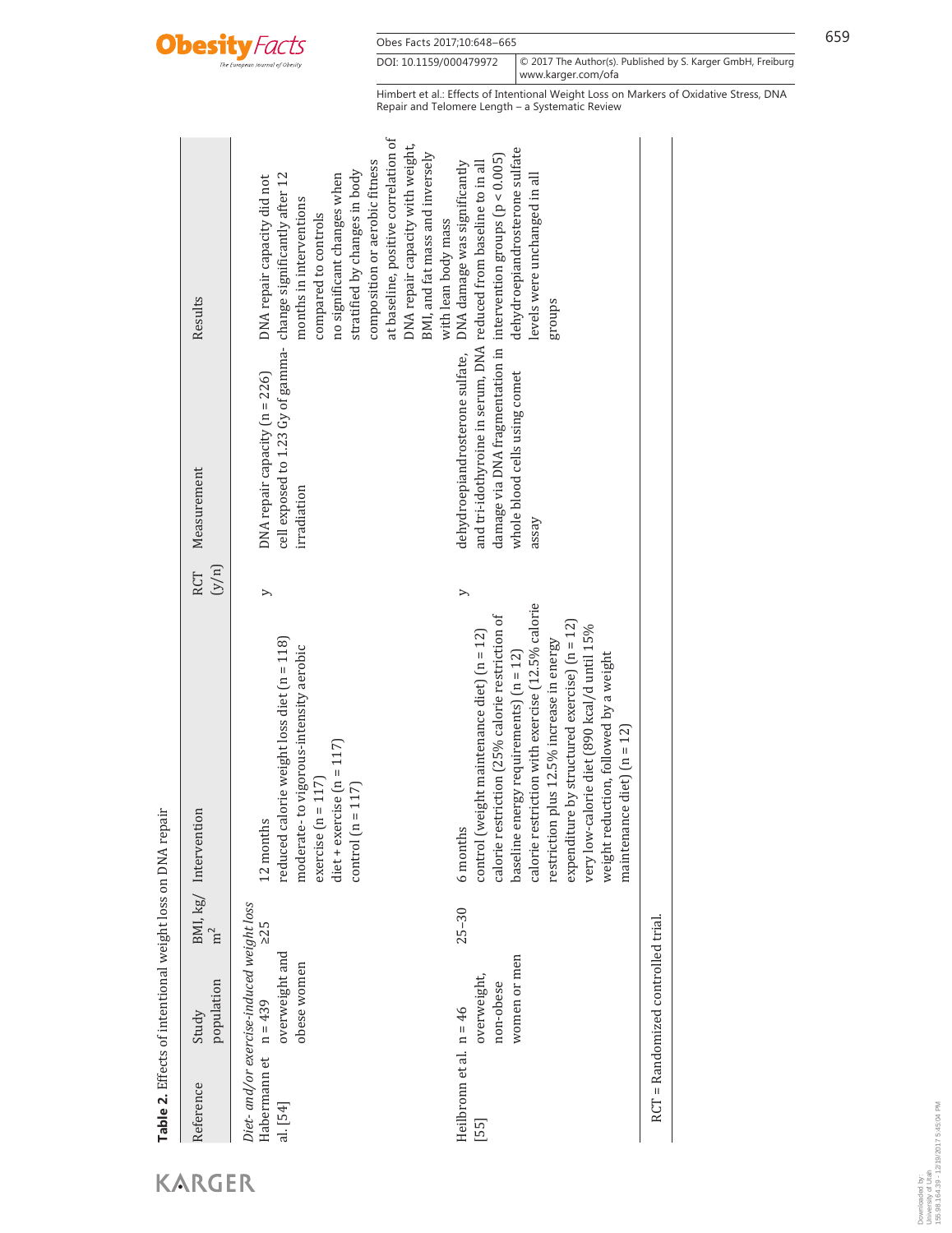

Obes Facts 2017;10:648-665 660 DOI: 10.1159/000479972

Himbert et al.: Effects of Intentional Weight Loss on Markers of Oxidative Stress, DNA Repair and Telomere Length – a Systematic Review

© 2017 The Author(s). Published by S. Karger GmbH, Freiburg

www.karger.com/ofa

pre- and post-intervention time points that were analyzed within the same batch [54] . DNA repair capacity did not change significantly as a result of any of the diet or exercise interventions compared to control; further, there were no significant changes when results were stratified by changes in body composition or aerobic fitness (VO2max) [54] .

 In 2006, an RCT investigated whether a calorie restriction alone or in combination with an increased energy expenditure affects DNA damage [55] . Participants were randomly assigned to one out of four groups including control, calorie restriction (25% diet restriction), calorie restriction and exercise (12.5% diet restriction, 12.5% increase in energy expenditure), and low-calorie diet until 15% weight reduction followed by weight maintenance [55] . DNA damage was measured via COMET assay using whole blood cells [55] . After the 6-month intervention, DNA damage was significantly reduced in all three weight loss intervention groups compared to the control group [55] .

#### *Telomere Length*

 Telomeres are the specific DNA-protein structures that are found at both ends of each chromosome and protect the genome from nucleolytic degradation, unnecessary recombination, repair, and interchromosomal fusion [56] . The enzyme telomerase, which elongates telomeres and thus ensures telomere integrity, is central for a cell's ability to replicate without limit, a hallmark of carcinogenesis [57] . Telomeres shorten with age or with replicative cycles, and shortening has been associated with inflammatory processes [58] . Increased shortening leads to senescence, apoptosis, or oncogenic transformation of somatic cells , affecting the health and aging of an individual [56] . Changes in telomere length are generally assessed in blood samples by extracting cellular DNA.

 A number of investigations have reported that obesity is associated with shorter telomere length in varying cell types [8, 9] . A recent meta-analysis and systematic review comprising 119,439 individuals reported that 39 studies presented weak to moderate correlations between obesity and telomere length [59] . However, they also saw significant methodological, clinical, and statistical heterogeneity between studies, which suggests that this association needs to be better defined and additional causative factors must be taken into account [59] . The effect of intentional weight loss on telomere length has been studied in two RCTs and two non-randomized intervention studies (table 3) [8, 9, 60, 61].

#### Diet-Induced Weight Loss

 Garcia-Calzon et al. [9] reported in 2014 that a 2-month energy-restricted diet (30% of energy from fat, 15% energy from proteins, and 55% energy from carbohydrates) based on their glycemic index resulted in increased telomere length among 12- to 16-year-old obese adolescents, with a greater effect in overweight/obese adolescents who had the shortest telomeres at baseline ( $r = 0.96$ ;  $p < 0.001$ ) [9].

Diet- and/or Exercise-Induced Weight Loss

 The NEW study (study design see above), also tested the effects of the diet/exercise interventions on leukocyte telomere length [8] . DNA was extracted from isolated leukocytes, and quantitative PCR) was used to measure telomere length. Baseline telomere length was moderately inversely associated with age ( $r = -0.12$ ;  $p < 0.01$ ) and moderately positively with maximal oxygen uptake, a measure of fitness,  $(r = 0.11; p = 0.03)$ , but not with BMI or percent body fat [8] . After the interventions, change in telomere length was inversely associated with telomere length at baseline  $(r = -0.47; p < 0.0001)$  [8]. The independent and combined diet/ exercise interventions did not result in any significant group differences in leukocyte telomere length compared to controls. Further, the authors observed no differences in telomere length by the degree of weight loss [8] .



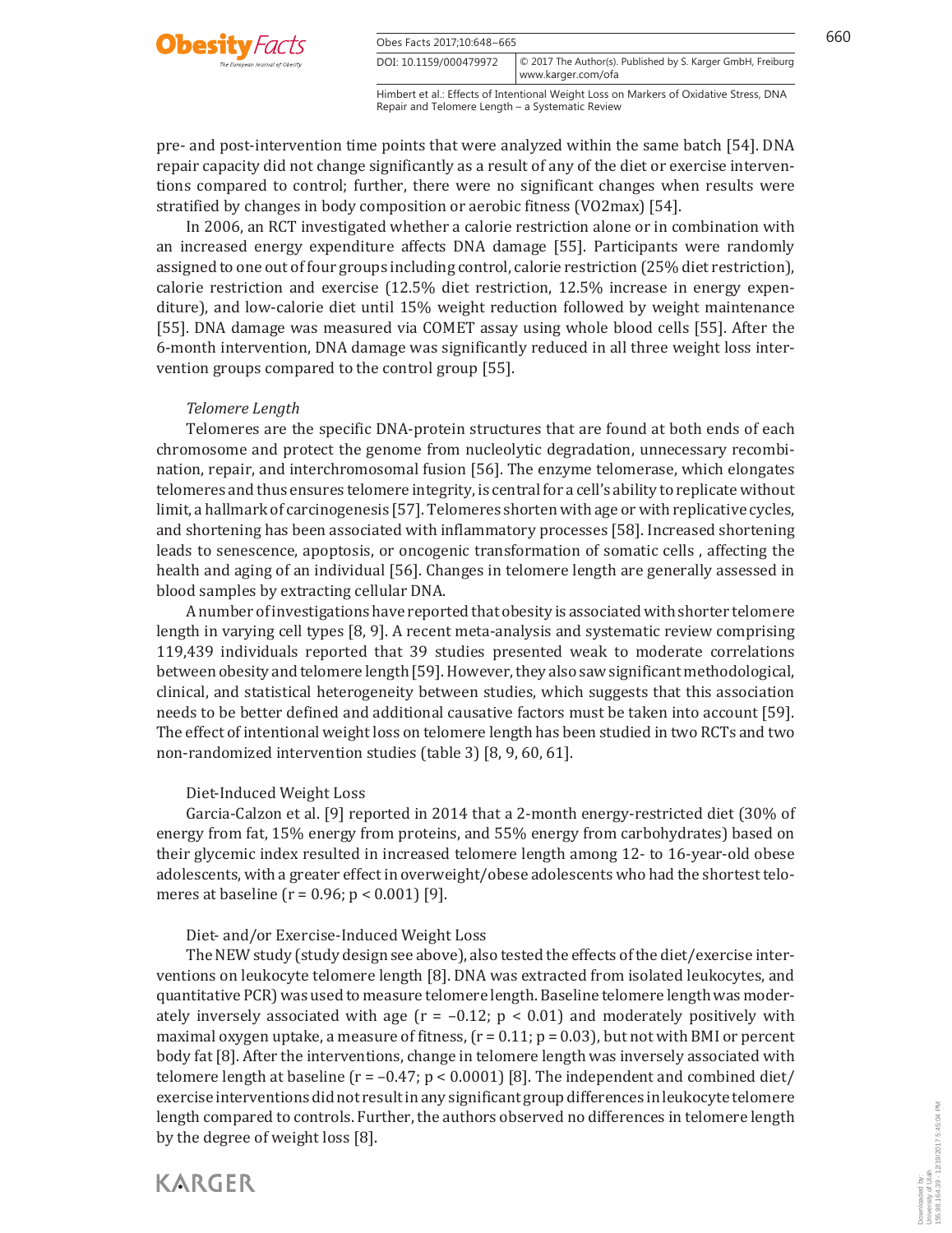

Obes Facts 2017;10:648-665 661

DOI: 10.1159/000479972 www.karger.com/ofa © 2017 The Author(s). Published by S. Karger GmbH, Freiburg

Himbert et al.: Effects of Intentional Weight Loss on Markers of Oxidative Stress, DNA Repair and Telomere Length – a Systematic Review

| Results                                 | intensive period $(+1.9 \pm 1.0, p < 0.001)$ being greater in<br>telomere length lengthened in participants during the<br>overweight/obese adolescents with the shortest<br>telomeres at baseline ( $r = -0.96$ , $p < 0.001$ ) | exercise group, $-8.5\%$ (p < 0.001) in the diet group, and<br>no significant difference in leukocyte telomere length<br>was detected in any intervention group compared to<br>mean weight changes were $-2.4\%$ (p = 0.03) in the<br>$-10.8\%$ (p < 0.001) in the diet + exercise group,<br>controls, nor was the magnitude of weight loss<br>associated with telomere length at 12 months<br>compared to -0.8% among controls | individuals; but no difference between obese individuals<br>with $[n = 62]$ and without $[n = 45]$ metabolic syndrome<br>relative telomere length was significantly shorter at 12<br>significantly shorter (p < 0.0001) than non-obese<br>relative telomere length of obese subjects was<br>months after surgery compared to baseline<br>measurements $(p < 0.0001)$ | telomere length was significantly increased $(p < 0.001)$<br>there was an inverse correlation between telomere<br>telomere lengthening was positive associated with<br>length at baseline and after the telomere length<br>weight loss $(p = 0.007)$<br>lengthening $(p = 0.03)$ |
|-----------------------------------------|---------------------------------------------------------------------------------------------------------------------------------------------------------------------------------------------------------------------------------|---------------------------------------------------------------------------------------------------------------------------------------------------------------------------------------------------------------------------------------------------------------------------------------------------------------------------------------------------------------------------------------------------------------------------------|----------------------------------------------------------------------------------------------------------------------------------------------------------------------------------------------------------------------------------------------------------------------------------------------------------------------------------------------------------------------|----------------------------------------------------------------------------------------------------------------------------------------------------------------------------------------------------------------------------------------------------------------------------------|
|                                         |                                                                                                                                                                                                                                 |                                                                                                                                                                                                                                                                                                                                                                                                                                 |                                                                                                                                                                                                                                                                                                                                                                      |                                                                                                                                                                                                                                                                                  |
| Measurements                            | sample, using RT-PCR<br>telomere length of<br>peripheral blood<br>leukocytes from<br>extracted from<br>genomic DNA                                                                                                              | length extracted from<br>leukocyte telomere<br>isolated leukocytes<br>from venous blood<br>sample                                                                                                                                                                                                                                                                                                                               | from peripheral blood<br>length extracted from<br>leukocyte telomere<br>isolated leukocytes<br>samples                                                                                                                                                                                                                                                               | from peripheral blood<br>length extracted from<br>leukocyte telomere<br>isolated leukocytes                                                                                                                                                                                      |
| (y/n)<br>RCT                            | $\mathbf{u}$                                                                                                                                                                                                                    | $\geq$                                                                                                                                                                                                                                                                                                                                                                                                                          | >                                                                                                                                                                                                                                                                                                                                                                    | $\mathbf{a}$                                                                                                                                                                                                                                                                     |
| Intervention                            | energy-restricted diet (30% of<br>from proteins, and 55% E from<br>energy (E) from fat, 15% E<br>6 months follow-up<br>carbohydrates)<br>2 months                                                                               | dietary weight loss $(n = 118)$<br>aerobic exercise ( $n = 117$ )<br>diet + exercise $(n = 117)$<br>control $(n = 87)$<br>12 months                                                                                                                                                                                                                                                                                             | biliopancreatic diversions, n =<br>$n = 39$ sleeve gastrectomies, n<br>bariatric surgery $(n = 93 \text{ total})$<br>$= 22$ gastric bandings, $n = 25$<br>$non-o$ bese controls ( $n = 130$ )<br>obese individuals without<br>obese individuals with<br>gastric by<br>pasess, $n=5$<br>2 gastric plications)<br>surgery $(n = 14)$<br>12 months                      | bioenteric intragastric ballon<br>implantation<br>6 months                                                                                                                                                                                                                       |
|                                         | $\geq 25$                                                                                                                                                                                                                       | 325 or <sup>3</sup> 23 if<br>American<br>Asian-                                                                                                                                                                                                                                                                                                                                                                                 | <sup>3</sup> 25 or <sup>3</sup> 23 if<br>American                                                                                                                                                                                                                                                                                                                    | >30                                                                                                                                                                                                                                                                              |
| Study population BMI, kg/m <sup>2</sup> | overweight or<br>girls or boys<br>$(12-16y)$<br>$n = 74$<br>obese                                                                                                                                                               | Diet- and/or exercise-induced weight loss<br>obese women                                                                                                                                                                                                                                                                                                                                                                        | obese women or Asian-<br>women or men<br>and non-obese<br>men (19-66y)                                                                                                                                                                                                                                                                                               | obese women or<br>Bioenteric intragastric ballon<br>$n = 37$<br>men                                                                                                                                                                                                              |
| Reference                               | Diet-induced weight loss<br>Garcia-Calzon<br>et al. [9]                                                                                                                                                                         | Mason et al. $[8]$ n = 439                                                                                                                                                                                                                                                                                                                                                                                                      | Surgery-induced weight loss<br>Formichi et al. $n = 237$<br>[60]                                                                                                                                                                                                                                                                                                     | Carulli et al.<br>[59]                                                                                                                                                                                                                                                           |

Table 3. Effects of intentional weight loss on telomere length **Table 3.** Effects of intentional weight loss on telomere length

RCT = Randomized controlled trial.

RCT = Randomized controlled trial.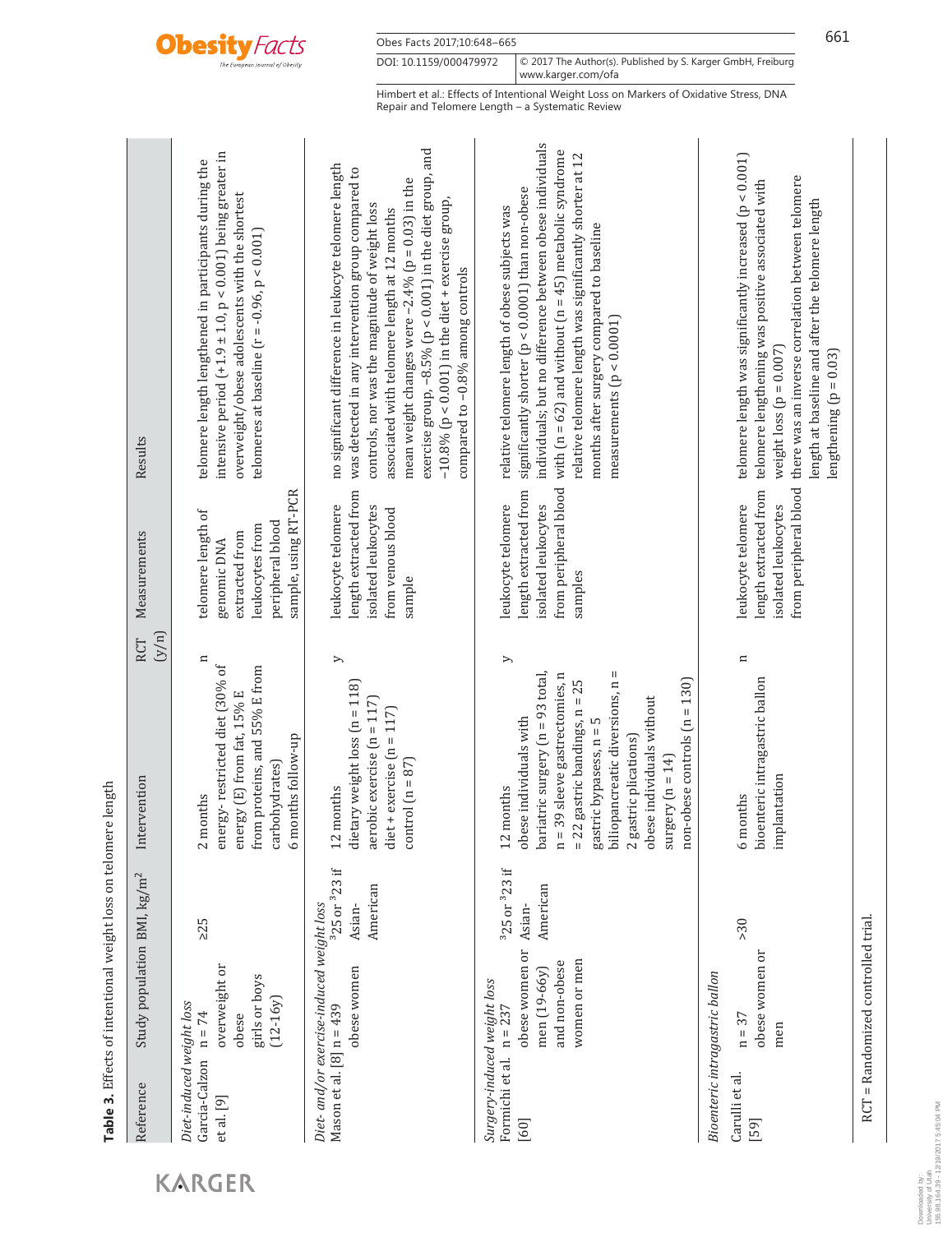

Obes Facts 2017:10:648–665 662

DOI: 10.1159/000479972

Downloaded by: University of Utah

155.98.164.39 - 12/19/2017 5:45:04 PM

Downloaded by:<br>University of Utah<br>155.98.164.39 - 12/19/2017 5:45:04 PM

Himbert et al.: Effects of Intentional Weight Loss on Markers of Oxidative Stress, DNA www.karger.com/ofa

© 2017 The Author(s). Published by S. Karger GmbH, Freiburg

Repair and Telomere Length – a Systematic Review

Surgery-Induced Weight Loss

 Formichi et al. [60] have conducted the only surgery-induced non-randomized intervention study focusing on the patients' telomere length up to 12 months post-surgery. 237 individuals were recruited (130 non-obese individuals 107 obese individuals). 93 of the 107 obese participants underwent bariatric surgery treatment [60] . Findings support the results of diet-induced interventions, reporting that the telomere length of obese participants was significantly shorter  $(p < 0.0001)$  [60]. Moreover, the obese group has been divided into individuals with ( $n = 62$ ) and without ( $n = 45$ ) metabolic syndrome, and measurements showed that there was no difference in the telomere length between both groups [60] . 12 months post-surgery, the 93 individuals in the bariatric surgery group had significantly shorter telomere length compared to baseline  $(p < 0.0001)$  [60].

Bioenteric Intragastric Balloon (BOP)

 To date, Carulli et al. [59] performed the only study that has investigated the effect of the BOP procedure on telomere length. Blood samples from 37 obese individuals undergoing BOP as weight loss intervention were analyzed [59] . All participants showed a significant increase in telomere length ( $p < 0.001$ ) [59]. Telomere lengthening was positively associated with weight loss (p = 0.007), and an inverse association was observed between telomere length at baseline and lengthening ( $p = 0.003$ ) [59].

# **Conclusions**

**KARGER** 

 Oxidative stress, DNA repair, and telomere maintenance are processes that have been linked to aging as well as to multiple chronic diseases. Their association with obesity is strong to moderate [5–9] . In animal studies, caloric restriction has been shown to be effective in reducing oxidative stress and increasing DNA repair capacity. Thus, a key question is whether intentional weight loss among the obese or overweight (either through dietary restriction, dietary restriction and exercise, bariatric surgery or BOP) may have similar effects and positively impact these biologic mechanisms or associated biomarkers.

 Intentional weight loss, either through diet, exercise or bariatric surgery, reduced oxidative stress in obese individuals as evidenced by decreased levels of 8-isoprostane and malondialdehyde and increased activity of anti-oxidant enzymes, whereas contrary effects on DNA repair capacity were observed. In some respect, the lack of impact on DNA repair is anticipated since the level of oxidative stress was decreased by intentional weight loss. However, given that assay limitations were reported in one of the two RCTs addressing this question in obese subjects, further investigation is required.

 Telomere maintenance is directly linked to aging and immortalization, a hallmark of cancer. Obesity has been quite consistently linked to shorter telomere length. However, the evidence in support of improvement with intentional weight loss through diet, surgery, or BOP was inconsistent and highlights the need for a re-assessment of the intervention designs and assay methodology required to definitively address this topic.

 A limited number of studies compared the effects of diet-, exercise-, and combined dietexercise interventions. Only one study included an exercise-only group in their study design, which seemed to have no effects on levels of oxidative stress, in contrast to prior reports on exercise-only interventions [12-15] . Combined diet- and exercise-induced weight loss interventions may achieve an additional benefit with respect to oxidative stress, DNA repair, and telomere length. Further studies, however, are needed to investigate whether the type of intervention (diet, exercise, or combined) is critical to affect a significant change of levels of oxidative stress, DNA repair, and telomere length and to what extent weight loss is central.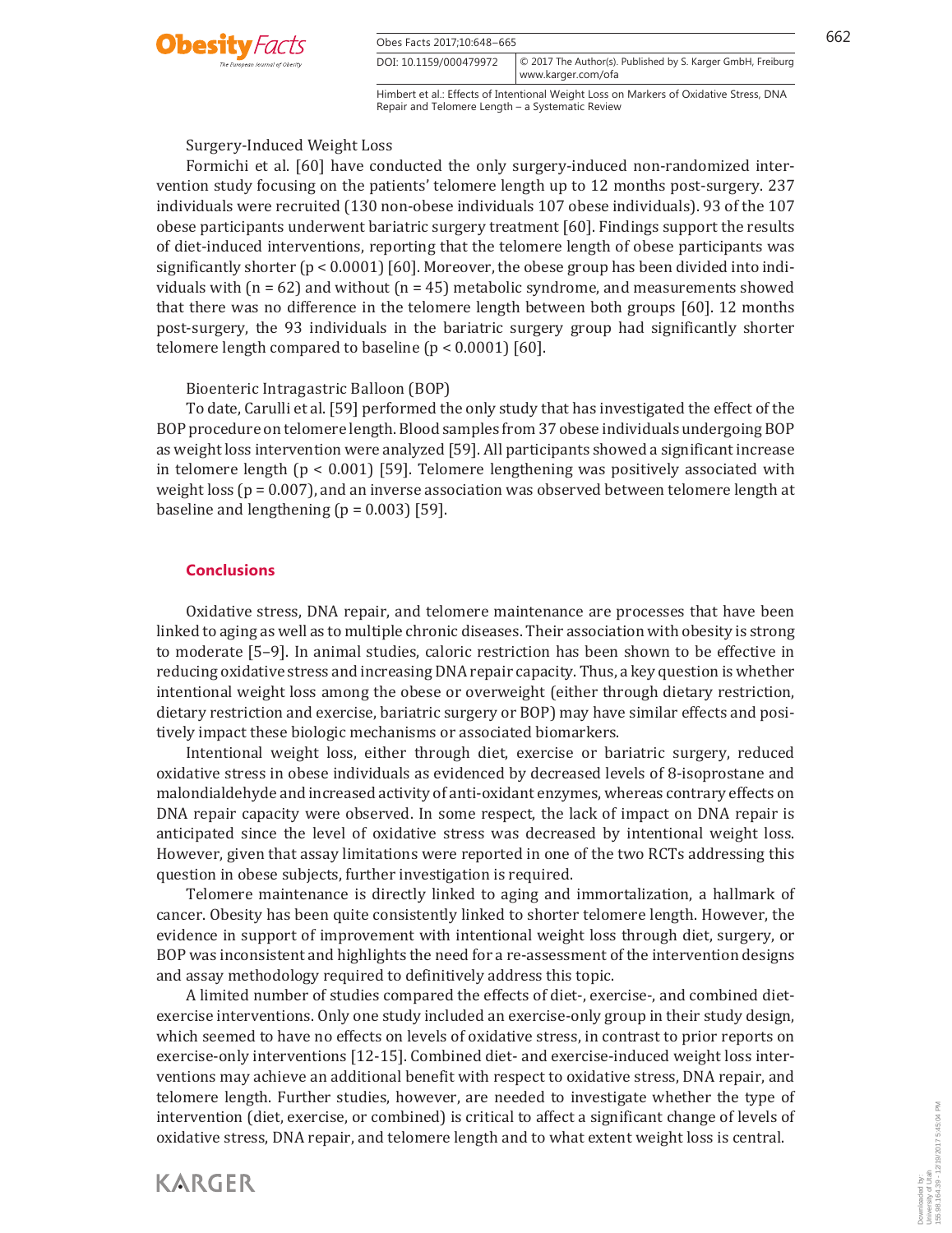

Obes Facts 2017:10:648–665 663 DOI: 10.1159/000479972

Himbert et al.: Effects of Intentional Weight Loss on Markers of Oxidative Stress, DNA Repair and Telomere Length – a Systematic Review

© 2017 The Author(s). Published by S. Karger GmbH, Freiburg

www.karger.com/ofa

 Different bariatric surgery procedures can have differential impact on a human's metabolism, which may affect malabsorption of various important metabolites. One study reported that the improvement in oxidative stress and, thus, the mitochondrial health of white adipose tissue may differ between surgical procedures [50] , suggesting that malabsorptive procedures (e.g., biliopancreatic diversion) are associated with better metabolic outcomes than restrictive bariatric surgery (e.g., sleeve gastrectomy). Formichi et al. [60] , however, did not observe any differences between surgery procedures regarding effects on telomere length. Because of the recognition that malabsorptive and restrictive procedures have a significantly different impact on metabolism, future studies should explore their different effects on oxidative stress, DNA repair, and telomere length.

### **Acknowledgments**

C. Himbert is sponsored by the Stiftung LebensBlicke and Claussen-Simon-Stiftung, Germany.

 C. Himbert and C. Ulrich are funded by the Huntsman Cancer Foundation, and C. Ulrich also by R01CA189184 and U01CA2061.

# **Disclosure Statement**

The authors declare that there is no conflict of interest regarding the publication of this paper.

## **References**

- 1 World Obesity Federation: Obesity Prevalence Worldwide Adults. *www.worldobesity.org/data/map/ overview-adults* (last accessed November 28, 2017)
- 2 Ogden CL, Carroll MD, Kit BK, Flegal KM: Prevalence of childhood and adult obesity in the United States, 2011– 2012. JAMA 2014;311:806–814.
- 3 Martin-Rodriguez E, Guillen-Grima F, Marti A, Brugos-Larumbe A: Comorbidity associated with obesity in a large population: the APNA study. Obes Res Clin Pract 2015;9:435–447.
- 4 Lauby-Secretan B, Scoccianti C, Loomis D, Grosse Y, Bianchini F, Straif K, International Agency for Research on Cancer Handbook Working G: Body Fatness and Cancer – Viewpoint of the IARC Working Group. N Engl J Med 2016;375:794–798.
- 5 Marseglia L, Manti S, D'Angelo G, Nicotera A, Parisi E, Di Rosa G, Gitto E, Arrigo T: Oxidative stress in obesity: a critical component in human diseases. Int J Mol Sci 2015;16:378–400.
- 6 Sampath H, Batra AK, Vartanian V, Carmical JR, Prusak D, King IB, Lowell B, Earley LF, Wood TG, Marks DL, McCullough AK, L RS: Variable penetrance of metabolic phenotypes and development of high-fat diet-induced adiposity in NEIL1-deficient mice. Am J Physiol Endocrinol Metab 2011;300:E724–734.
- 7 Vartanian V, Lowell B, Minko IG, Wood TG, Ceci JD, George S, Ballinger SW, Corless CL, McCullough AK, Lloyd RS: The metabolic syndrome resulting from a knockout of the NEIL1 DNA glycosylase. Proc Natl Acad Sci U S A 2006;103:1864–1869.
- 8 Mason C, Risques RA, Xiao L, Duggan CR, Imayama I, Campbell KL, Kong A, Foster-Schubert KE, Wang CY, Alfano CM, Blackburn GL, Rabinovitch PS, McTiernan A: Independent and combined effects of dietary weight loss and exercise on leukocyte telomere length in postmenopausal women. Obesity (Silver Spring) 2013; 21::E549–554.
- 9 Garcia-Calzon S, Moleres A, Marcos A, Campoy C, Moreno LA, Azcona-Sanjulian MC, Martinez-Gonzalez MA, Martinez JA, Zalba G, Marti A: Telomere length as a biomarker for adiposity changes after a multidisciplinary intervention in overweight/obese adolescents: the EVASYON study. PloS One 2014;9:e89828.
- 10 Minor RK, Allard JS, Younts CM, Ward TM, de Cabo R: Dietary interventions to extend life span and health span based on calorie restriction. J Gerontol A Biol Sci Med Sci 2010;65:695–703.
- 11 Slattery K, Bentley D, Coutts AJ: The role of oxidative, inflammatory and neuroendocrinological systems during exercise stress in athletes: implications of antioxidant supplementation on physiological adaptation during intensified physical training. Sports Med 2015;45:453–471.
- 12 Sarifakioglu B, Guzelant AY, Guzel EC, Guzel S, Kiziler AR: Effects of 12-week combined exercise therapy on oxidative stress in female fibromyalgia patients. Rheumatol Int 2014;34:1361–1367.
- 13 Campbell PT, Gross MD, Potter JD, Schmitz KH, Duggan C, McTiernan A, Ulrich CM: Effect of exercise on oxidative stress: a 12-month randomized, controlled trial. Med Sci Sports Exerc 2010;42:1448–1453.

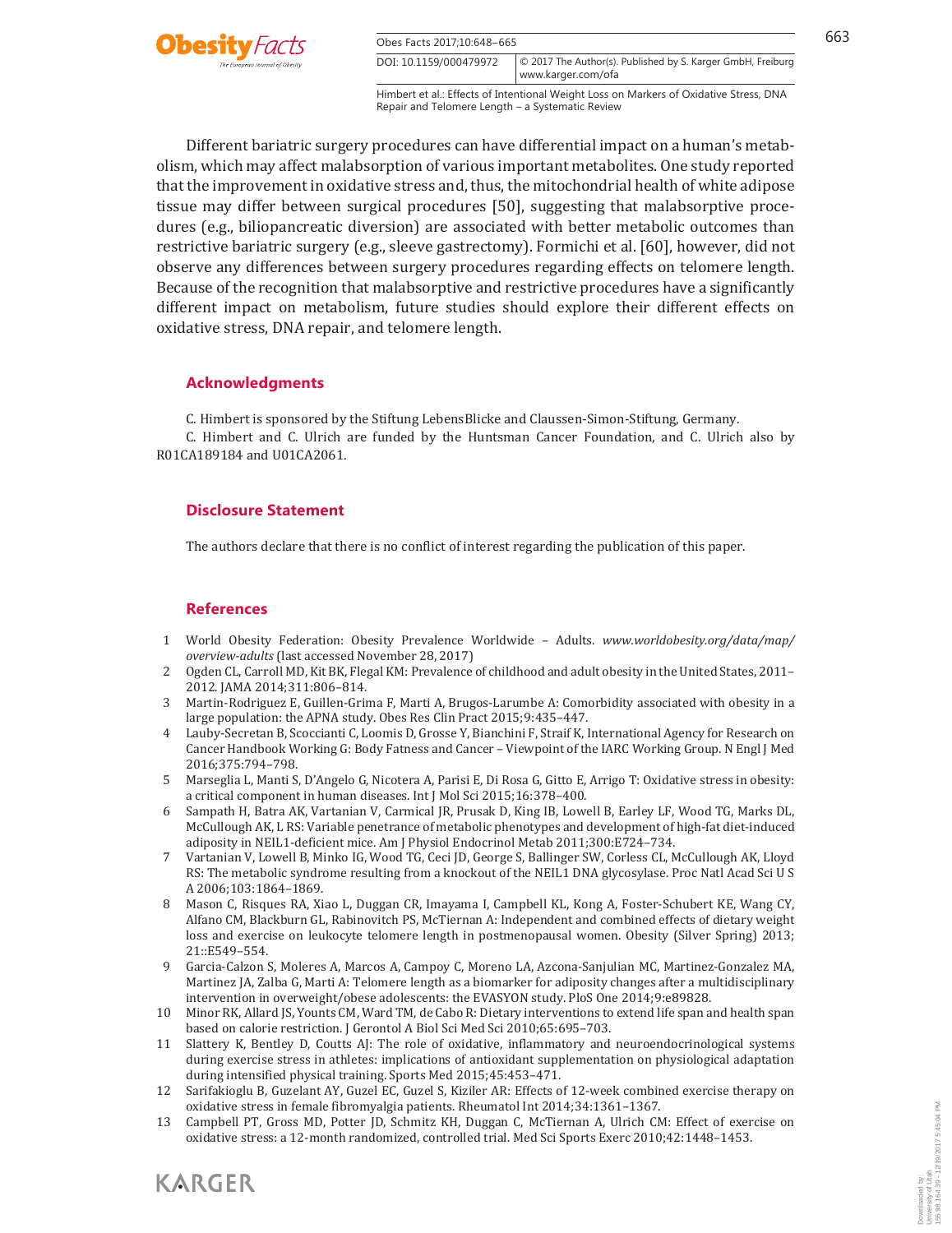



DOI: 10.1159/000479972 www.karger.com/ofa © 2017 The Author(s). Published by S. Karger GmbH, Freiburg

Himbert et al.: Effects of Intentional Weight Loss on Markers of Oxidative Stress, DNA Repair and Telomere Length – a Systematic Review

- 14 Laufs U, Wassmann S, Czech T, Munzel T, Eisenhauer M, Bohm M, Nickenig G: Physical inactivity increases oxidative stress, endothelial dysfunction, and atherosclerosis. Arterioscler Thromb Vasc Biol 2005;25:809– 814.
- 15 Arikawa AY, Thomas W, Gross M, Smith A, Phipps WR, Kurzer MS, Schmitz KH: Aerobic training reduces systemic oxidative stress in young women with elevated levels of F2-isoprostanes. Contemp Clin Trials 2013; 34:212–217.
- 16 Powell MS, Fernandez AZ Jr: Surgical treatment for morbid obesity: the laparoscopic Roux-en-Y gastric bypass. Surg Clin North Am 2011;91:1203–1224, viii.
- 17 Xu XJ, Pories WJ, Dohm LG, Ruderman NB: What distinguishes adipose tissue of severely obese humans who are insulin sensitive and resistant? Curr Opin Lipidol 2013;24:49–56.
- 18 Illan-Gomez F, Gonzalvez-Ortega M, Orea-Soler I, Alcaraz-Tafalla MS, Aragon-Alonso A, Pascual-Diaz M, Perez-Paredes M, Lozano-Almela ML: Obesity and inflammation: change in adiponectin, C-reactive protein, tumour necrosis factor-alpha and interleukin-6 after bariatric surgery. Obes Surg 2012;22:950–955.
- 19 Kelly AS, Ryder JR, Marlatt KL, Rudser KD, Jenkins T, Inge TH: Changes in inflammation, oxidative stress and adipokines following bariatric surgery among adolescents with severe obesity. Int J Obes 2016;40:275–280.
- 20 Gletsu-Miller N, Hansen JM, Jones DP, Go YM, Torres WE, Ziegler TR, Lin E: Loss of total and visceral adipose tissue mass predicts decreases in oxidative stress after weight-loss surgery. Obesity (Silver Spring) 2009;17: 439–446.
- 21 Kim SH, Chun HJ, Choi HS, Kim ES, Keum B, Jeen YT: Current status of intragastric balloon for obesity treatment. World J Gastroenterol 2016;22:5495–5504.
- 22 Moher D, Shamseer L, Clarke M, Ghersi D, Liberati A, Petticrew M, Shekelle P, Stewart LA: Preferred reporting items for systematic review and meta-analysis protocols (PRISMA-P) 2015 statement. Syst Rev 2015;4:1.
- 23 Sies H: Oxidative stress: a concept in redox biology and medicine. Redox Biol 2015;4:180–183.
- 24 Poli G, Leonarduzzi G, Biasi F, Chiarpotto E: Oxidative stress and cell signalling. Curr Med Chem 2004;11: 1163–1182.
- 25 Nakabeppu Y, Sakumi K, Sakamoto K, Tsuchimoto D, Tsuzuki T, Nakatsu Y: Mutagenesis and carcinogenesis caused by the oxidation of nucleic acids. Biol Chem 2006;387:373–379.
- 26 Sung HJ, Ma W, Starost MF, Lago CU, Lim PK, Sack MN, Kang JG, Wang PY, Hwang PM: Ambient oxygen promotes tumorigenesis. PloS One 2011;6:e19785.
- 27 Valko M, Rhodes CJ, Moncol J, Izakovic M, Mazur M: Free radicals, metals and antioxidants in oxidative stressinduced cancer. Chem Biol Interact 2006;160:1–40.
- 28 Andersen JK: Oxidative stress in neurodegeneration: cause or consequence? Nat Med 2004;10(suppl):S18–25.
- 29 Halliwell B: Oxidative stress and neurodegeneration: where are we now? J Neurochem 2006;97:1634–1658.
- 30 Dhalla NS, Temsah RM, Netticadan T: Role of oxidative stress in cardiovascular diseases. J Hypertens 2000;18: 655–673.
- 31 Griendling KK, FitzGerald GA: Oxidative stress and cardiovascular injury: Part II: animal and human studies. Circulation 2003;108:2034–2040.
- 32 Ceriello A, Motz E: Is oxidative stress the pathogenic mechanism underlying insulin resistance, diabetes, and cardiovascular disease? The common soil hypothesis revisited. Arterioscler Thromb Vasc Biol 2004;24:816– 823.
- 33 Dreissigacker U, Suchy MT, Maassen N, Tsikas D: Human plasma concentrations of malondialdehyde (MDA) and the F2-isoprostane 15(S)-8-iso-PGF(2alpha) may be markedly compromised by hemolysis: evidence by GC-MS/MS and potential analytical and biological ramifications. Clin Biochem 2010;43:159–167.
- 34 Lee HT, Lin CS, Lee CS, Tsai CY, Wei YH: Increased 8-hydroxy-2'-deoxyguanosine in plasma and decreased mRNA expression of human 8-oxoguanine DNA glycosylase 1, anti-oxidant enzymes, mitochondrial biogenesisrelated proteins and glycolytic enzymes in leucocytes in patients with systemic lupus erythematosus. Clin Exp Immunol 2014;176:66–77.
- 35 Buchowski MS, Hongu N, Acra S, Wang L, Warolin J, Roberts LJ 2nd: Effect of modest caloric restriction on oxidative stress in women, a randomized trial. PloS One 2012;7:5.
- 36 Chae JS, Paik JK, Kang R, Kim M, Choi Y, Lee SH, Lee JH: Mild weight loss reduces inflammatory cytokines, leukocyte count, and oxidative stress in overweight and moderately obese participants treated for 3 years with dietary modification. Nutr Res 2013;33:195–203.
- 37 Gutierrez-Lopez L, Garcia-Sanchez JR, Rincon-Viquez Mde J, Lara-Padilla E, Sierra-Vargas MP, Olivares-Corichi IM: Hypocaloric diet and regular moderate aerobic exercise is an effective strategy to reduce anthropometric parameters and oxidative stress in obese patients. Obes Facts 2012;5:12–22.
- 38 Meydani M, Das S, Band M, Epstein S, Roberts S: The effect of caloric restriction and glycemic load on measures of oxidative stress and antioxidants in humans: results from the CALERIE Trial of Human Caloric Restriction. J Nutr Health Aging 2011;15:456–460.
- 39 Wegman MP, Guo MH, Bennion DM, Shankar MN, Chrzanowski SM, Goldberg LA, Xu J, Williams TA, Lu X, Hsu SI, Anton SD, Leeuwenburgh C, Brantly ML: Practicality of intermittent fasting in humans and its effect on oxidative stress and genes related to aging and metabolism. Rejuvenation Res 2015;18:162–172.
- 40 Boesing F, Moreira EA, Wilhelm-Filho D, Vigil SV, Parizottto EB, Inacio DB, Portari GV, Trindade EB, Jordao-Junior AA, Frode TS: Roux-en-Y bypass gastroplasty: markers of oxidative stress 6 months after surgery. Obes Surg 2010;20:1236–1244.

Downloaded by: University of Utah

155.98.164.39 - 12/19/2017 5:45:04 PM

Downloaded by:<br>University of Utah<br>155.98.164.39 - 12/19/2017 5:45:04 PM